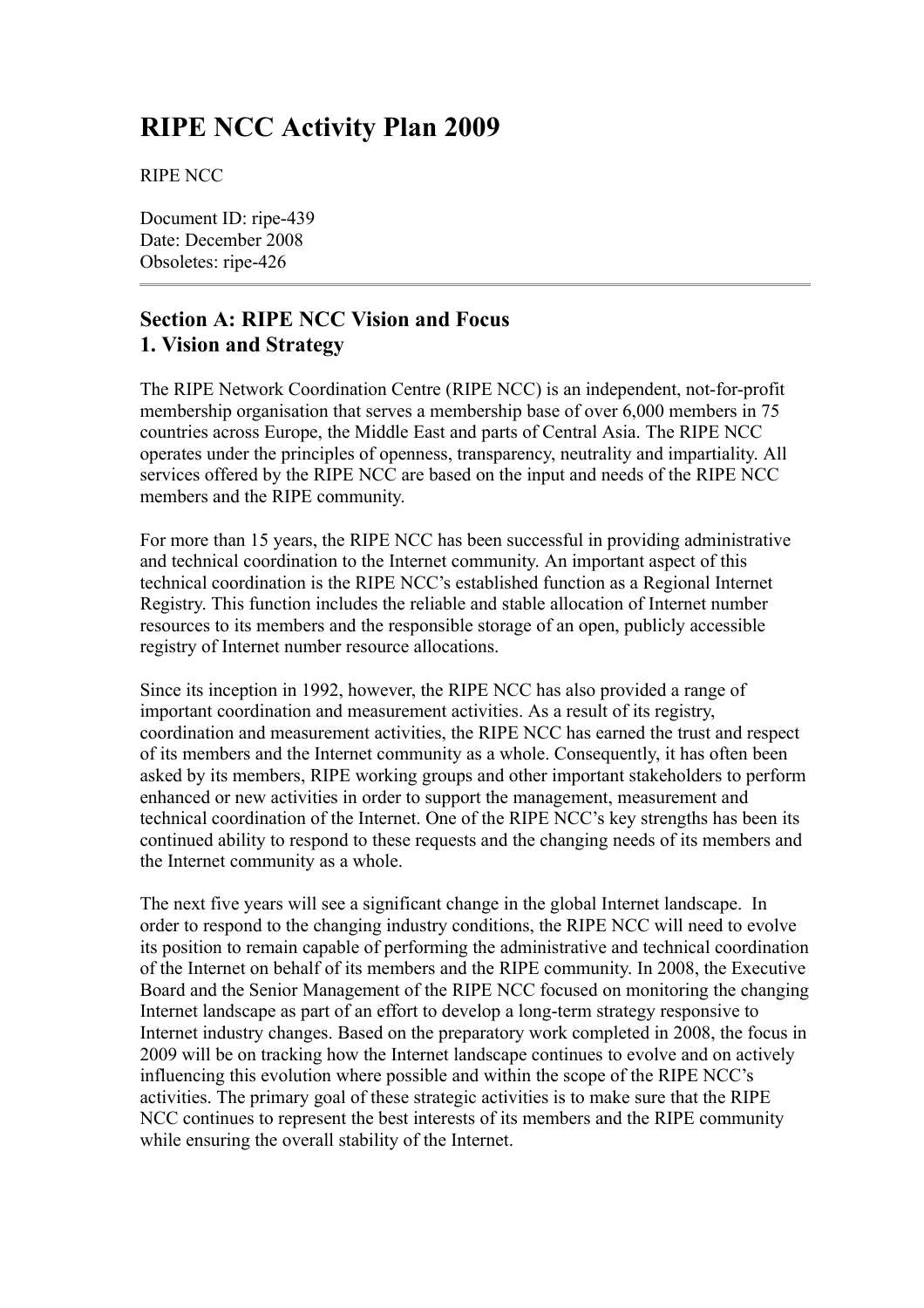The RIPE NCC will continue to win support from the private and public sectors for the current RIR system emphasising that this system is a successful model of industry selfregulation based on well-established open structures and processes in Internet number resource management. The key message, to be disseminated through a variety of external and public relations channels, will be that the future stability of the Internet relies on the continued support for these established structures and processes.

The RIPE NCC will continue to promote collaboration between the public/private sectors. As a neutral, impartial and respected organisation, the RIPE NCC is ideally placed to act as point of contact between the RIPE community and public stakeholders with an interest in the Internet. The RIPE NCC will support collaboration activities between public stakeholders and the RIPE community (e.g. the RIPE Cooperation Working Group) as well as continuing to collaborate with the other Regional Internet Registries and other industry partners.

The RIPE NCC's primary focus will continue to be on performing activities that support the operations of its members and the activities of network operators throughout its service region and specifically those activities that require a neutral, impartial and authoritative organisation with the specific expertise demonstrated by the RIPE NCC. As part of its evolution, the RIPE NCC will ensure that it is prepared to perform any enhanced or new coordination activities as requested by its members or the RIPE community.

## **2. RIPE NCC Focus Points**

### *Reliable and Stable Technical Registration of Internet Number Resources*

Since 1992, the RIPE NCC has been responsible for allocating Internet number resources in its service region. The next five years will see a significant change in the global Internet landscape and in particular in the Internet registry system, as the remaining IPv4 address space is allocated. Against a likely backdrop of increased demand for resource transfers and creating an even greater motivation for the certification of Internet resources, the RIPE NCC will need to evolve its registration processes if it is to continue to uphold the core principles upon which its registry function has been based: uniqueness, aggregation and conservation.

An important part of this evolution will involve enhanced registry functions that will enable the RIPE NCC to play a more active role in the lifecycle management of Internet number resources (IPv4, IPv6 and AS Numbers). While some of these activities will be an extension of current resource management practices (such as allocation, auditing and merger/closure procedures), other activities will provide new registry functions designed to meet the changing needs of RIPE NCC members (e.g. certification of Internet number resources). As a result of these enhanced registry activities, the RIPE NCC will evolve its role from a distributor of Internet number resources to the steward of an Internet number registry.

Enhanced registry functions are necessary to enable the RIPE NCC to adapt the way it engages with its core registry principles to better reflect the changing Internet landscape (e.g. imminent exhaustion of unallocated IPv4 address pool and increased deployment of IPv6). With the exhaustion of the unallocated IPv4 address pool, there will be an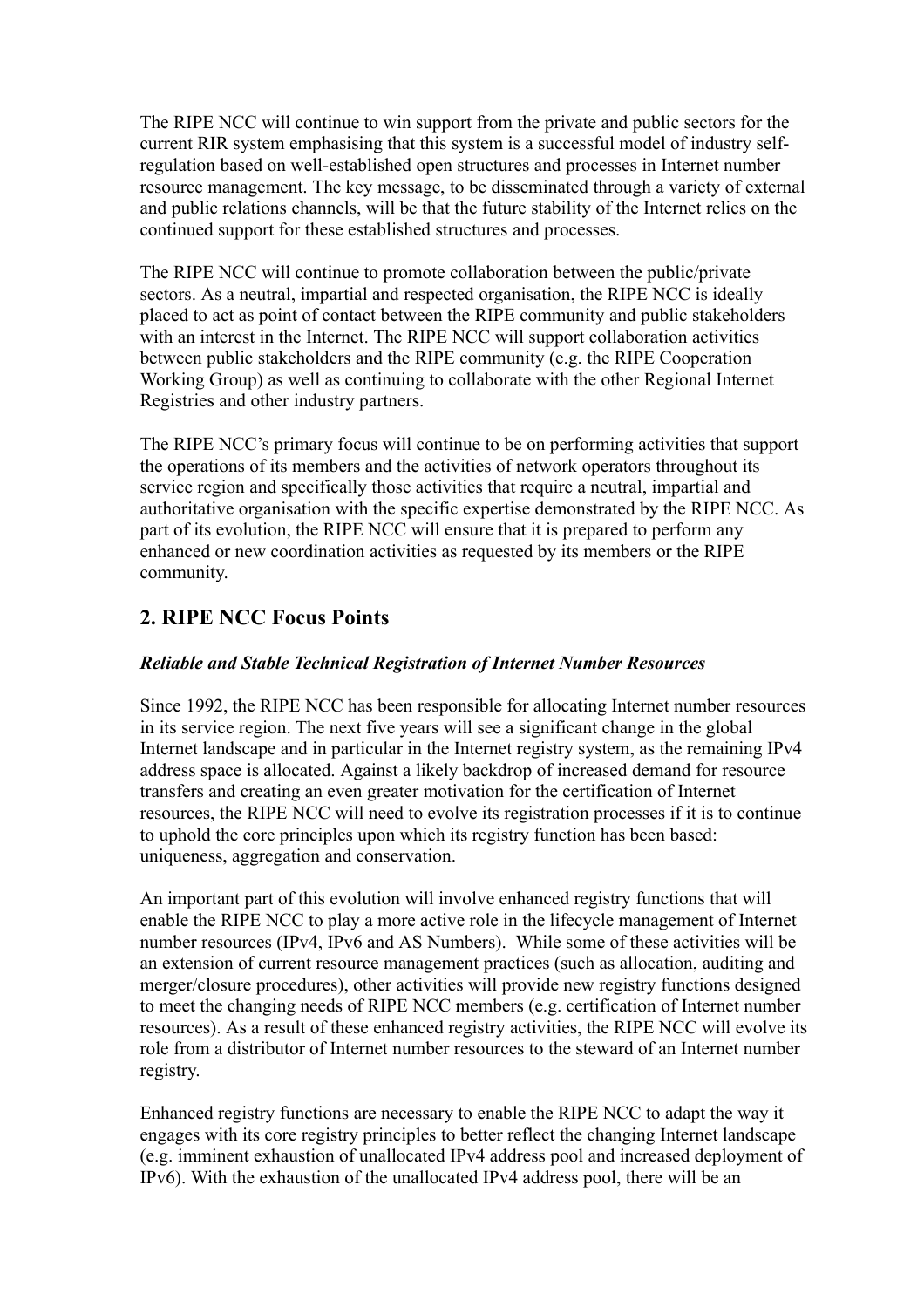increased scrutiny on the processes involved in IPv4 address space allocation, a possibility of a growing demand for resource transfers and an increasing potential for conflicts over address space. Given these developments, there will be an increasing need for the RIPE NCC to provide a more robust registry function. Enhanced registry activities, such as certification, will enable the RIPE NCC to provide this function. At the same time, increasing the accuracy and range of the data stored in the record archive of Internet number resources will support future Internet coordination, statistical and research activities.

### *Data Quality – The RIPE NCC as a Trusted Source of Reliable Data*

The RIPE NCC will maintain and extend its reputation as a trusted source of data about the Internet in the RIPE region and beyond. Providing high-quality measurements and analysis that can be used for a variety of operational, media, analyst and governmental activities, the RIPE NCC will secure its place in the Internet industry as a trusted authority capable of not only performing a much-needed registry function but also of providing a range of useful data sets, tools and analysis services that can be used by a range of Internet stakeholders.

Data analysis is essential in helping support most of the policy debates within RIPE by providing accurate analysis of the potential impact of a specific policy proposal. In addition, providing accurate, up-to-date and trusted data on Internet operations will help the RIPE NCC to make expert contributions to public policy debates and to defend the current RIR, industry self-regulation model against arguments in public policy debates that are based on perceptions rather than demonstrable facts.

## **3. New or Significantly Developed Activities for 2009**

*Note*: Information about the budgeted costs for these activities is available in the RIPE NCC Budget 2009:

### <http://www.ripe.net/ripe/docs/budget2009.html>

### *Deployment of Internet Number Resource Certification*

As part of a focus on Internet lifecycle management, the RIPE NCC will continue to deploy the systems necessary for preparing to issue certificates for Internet number resources. The focus will be on implementing the technological, administrative and procedural elements necessary to certify Internet number resources and to ensure that the RIPE NCC's registration systems respond to, and incorporate, any relevant policy developments.

Following the initial deployment of a certification system in 2008, in 2009 the RIPE NCC will extend the available functionality. This additional functionality will be defined by the business cases produced by the RIPE Certification Task Force and the RIPE NCC as well as the feedback provided by the RIPE community and RIPE NCC members. The RIPE NCC will gather and incorporate this feedback into the continued deployment of a certification system.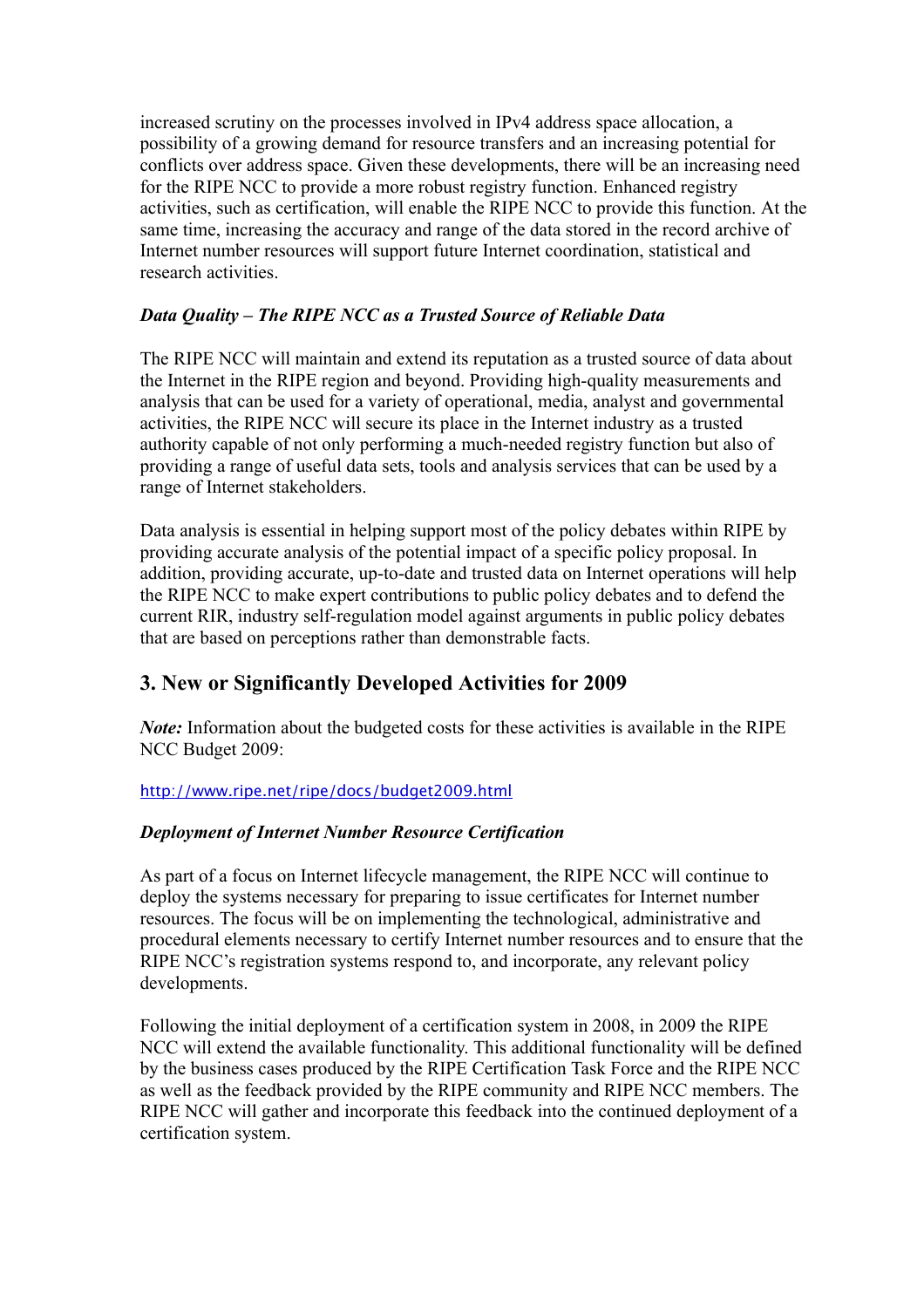An important consideration will be to ensure that the RIPE NCC is prepared for changes in the industry that will take place once the remaining IPv4 address space has been completely allocated. The primary concern will be to continue providing a stable and secure registry function where registry data is maintained with a high level of accuracy. As in the past, the registry function provided by the RIPE NCC will incorporate all procedural and technical elements that are needed in order to implement policies concerning IP address registration that are developed by the RIPE community.

### *External Relations*

The RIPE NCC has been called upon by different entities in the public sector (including individual governments and the United Nations) to continue providing support for the technical coordination of the Internet. As a result, the RIPE NCC will continue its successful coordination work with the other RIRs, industry bodies and governments.

The RIPE NCC has received positive recognition for its contributions to the World Summit on the Information Society (WSIS), held from 2003-2005, the ongoing Internet Governance Forum (IGF) and the Organisation for Economic Cooperation and Development (OECD) Committee for Information, Computer and Communications Policy (ICCP). These experiences demonstrate that the RIPE NCC's public affairs contributions are an essential contribution to promoting public/private sector dialogue and to guaranteeing the future growth of the Internet.

Following input from industry groups, such as the RIPE Cooperation Working Group, and focusing on the key questions governments need to answer, the RIPE NCC's external relations activities will continue to promote this important dialogue between the technical community and government stakeholders. The RIPE NCC will represent the view of the RIPE community and the RIPE NCC's members, at the same time explaining to all relevant stakeholders recent developments in the Internet landscape and the impact that these developments could have.

These developments include the pressing need for IPv6 adoption, the future exhaustion of IPv4 address space and the related issues of global and regional fairness. The RIPE NCC will build on its relationships with the public sector, promoting the public/private dialogue required to deal with IP address issues that affect public policy and that have an impact on the technical coordination of the Internet. As part of these efforts, the RIPE NCC will continue to develop relationships with government representatives in order to understand their concerns, to answer their questions and to help them understand the key issues related to the management and distribution of IP addresses. At the same time, the RIPE NCC will continue to work with a range of stakeholders from both the public and private sectors to ensure that the relevant parties are working together to understand the changing Internet landscape and to make informed decisions that guarantee the stability of the Internet.

### *High Quality Information Services for Operators and the Internet Community*

The RIPE NCC provides a range of information services to the global Internet community. These services include Test Traffic Measurements (TTM), the Routing Information Service (RIS), DNS Monitoring (DNSMON) and Hostcount. The purpose of the RIPE NCC's Information Services is to provide timely, multi purpose, accurate, high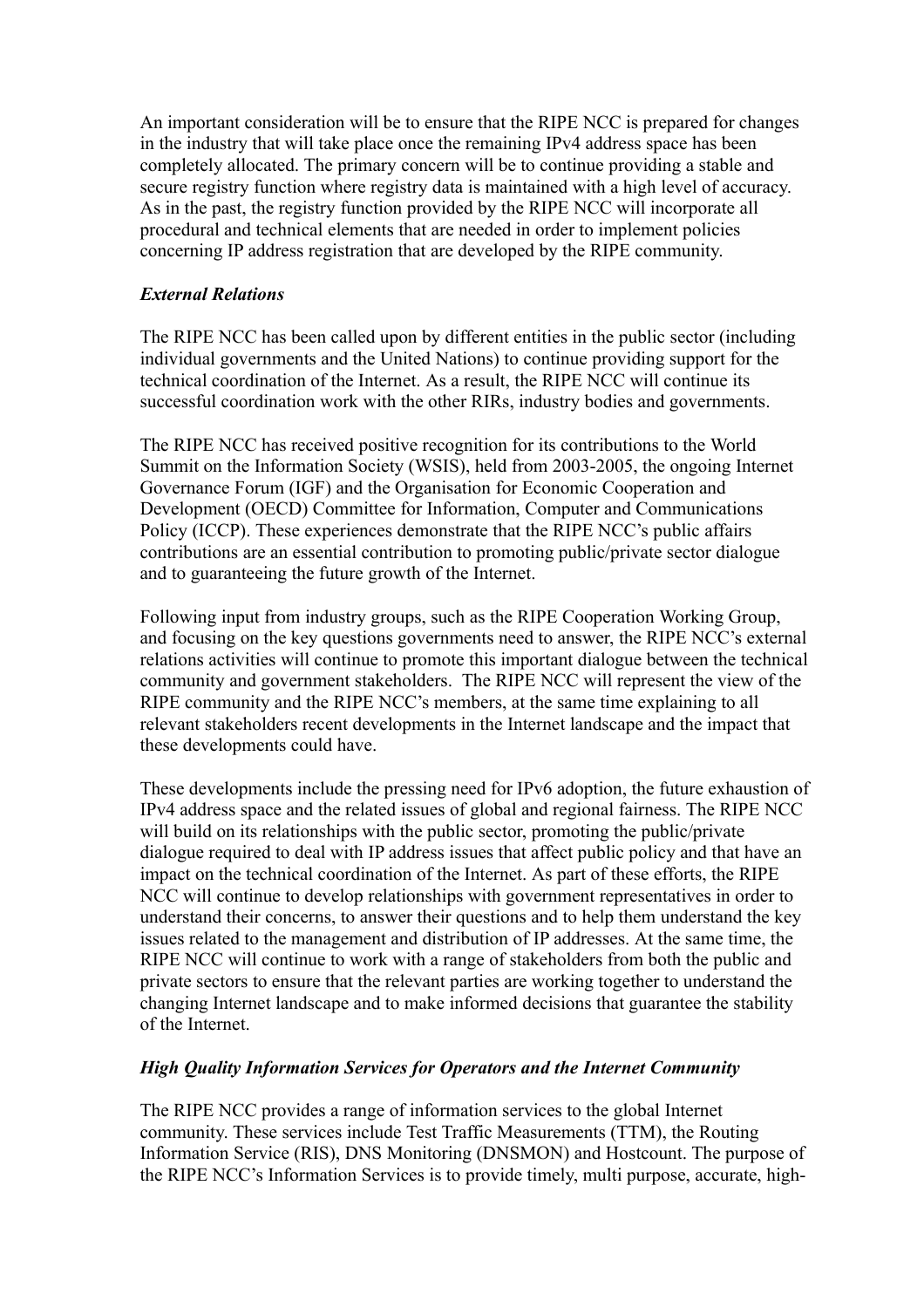quality data that can be used to analyse general Internet operations including routing, link quality, traffic flow and DNS infrastructure performance; to create alerts and ad-hoc tests; to detect, diagnose and analyse significant network incidents; and to research long-term trends.

The RIPE NCC will focus on improving the quality and usefulness of this data, as well as the speed and manner with which it is collected, processed and presented. In addition, the RIPE NCC will further develop the user-interfaces and query tools to make them more powerful, simpler to use and more intuitive.

The RIPE NCC will make increased efforts to encourage feedback and involvement from the RIPE community and users of the RIPE NCC's Information Services to guide ongoing development of current and new services. In addition, the RIPE NCC will actively seek to promote its information services to new users both within and outside its service region.

## **4. Closure or Reduction of Activities**

At the time of writing, the RIPE NCC does not foresee the closure or reduction of any service or activity.

## **5. RIPE NCC Ongoing Activities**

Information on the RIPE NCC's ongoing activities (Membership Services, Coordination Activities and Information Services) is available in Section B of this document, RIPE NCC Ongoing Activities.

## **6. Unforeseen Activities**

The RIPE NCC will keep a reserve of resources to take up any activities that appear necessary during the course of the year. These activities are entirely unforeseen at the time of writing the RIPE NCC Activity Plan 2009 or have started recently and are not at the stage where they can be quantified as a budgeted activity. A quick, well-focused reaction to the changing environment and new requirements of the RIPE NCC members and other stakeholders has always been a strong point of the RIPE NCC.

## **Section B: RIPE NCC Ongoing Activities**

## **1.0 Membership Services**

The RIPE NCC aims to exceed its members' service expectations in the registration of Internet resources. The purpose of these distribution activities is:

- To provide a fair, impartial distribution of Internet number resources guided by the RIPE community policies based on the goals of uniqueness, conservation and aggregation
- To actively maintain an accurate resource registry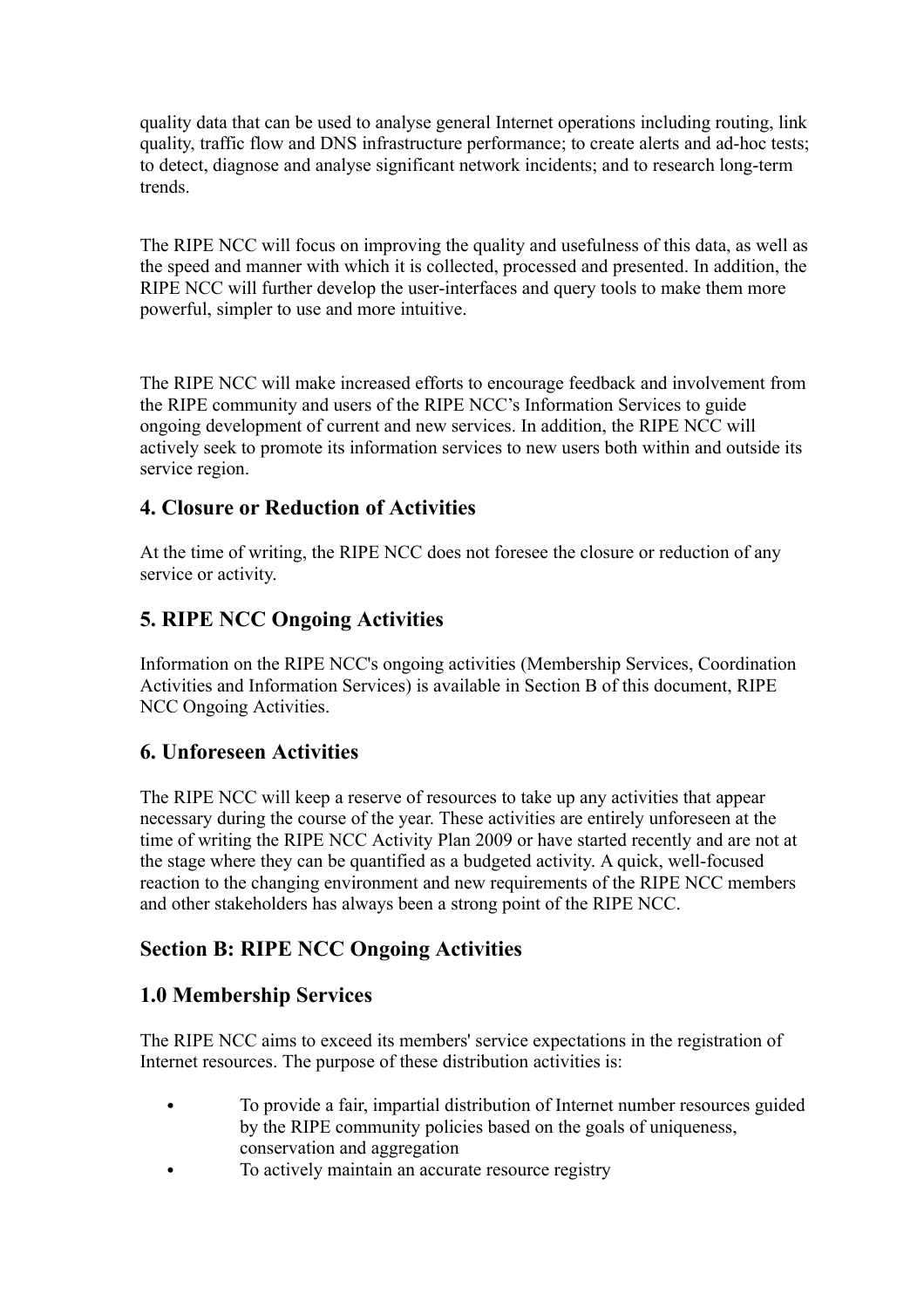- To provide accurate and valid Internet Registry resource data
- To provide guidance for internal procedures

### **1.1 Distribution and Management of Internet Number Resources**

In its role as a Regional Internet Registry (RIR), the RIPE NCC provides allocation and registration services to Local Internet Registries (LIRs) in Europe, the Middle East and Central Asia. The overall goal of the RIPE NCC's allocation and registration services is to provide fair, impartial and stable distribution of Internet number resources in its service region. The specific goals for the distribution of IP address space are:

- Uniqueness of IP addresses
- Aggregation of routing information
- Conservation of IP address space
- Procedure and policy definition for IP address space
- Registration of network management and contact information

### **1.1.1 IPv4 / IPv6 Address Space and Autonomous System (AS) Numbers**

#### **Description of Activity:**

The RIPE NCC allocates and assigns Internet number resources according to RIPE community policy.

The RIPE NCC allocates and assigns IPv4 and IPv6 address space to RIPE NCC members and other network operators. The RIPE NCC also assigns AS Numbers and registers these numbers and the initial associated routing policy, ensuring the uniqueness of AS Numbers and collecting data for the Routing Registry. From 2007, the RIPE NCC has assigned AS Numbers from both the 16-bit and 32-bit pools.

### **Goal of Activity:**

- To ensure the fair distribution of Internet number resources
- To ensure the efficient use of IP address space and AS Numbers
- To facilitate the optimal aggregation of routing information
- To support members with the processes and procedures

### **1.1.2 Auditing and Data Accuracy**

#### **Description of Activity:**

The RIPE NCC actively checks the quality and validity of Internet resource registry data. To ensure fair address space distribution, the RIPE NCC checks that appropriate assignment decisions are made. The RIPE NCC also makes regular reports on these activities to the RIPE community as well as producing statistics on address space usage.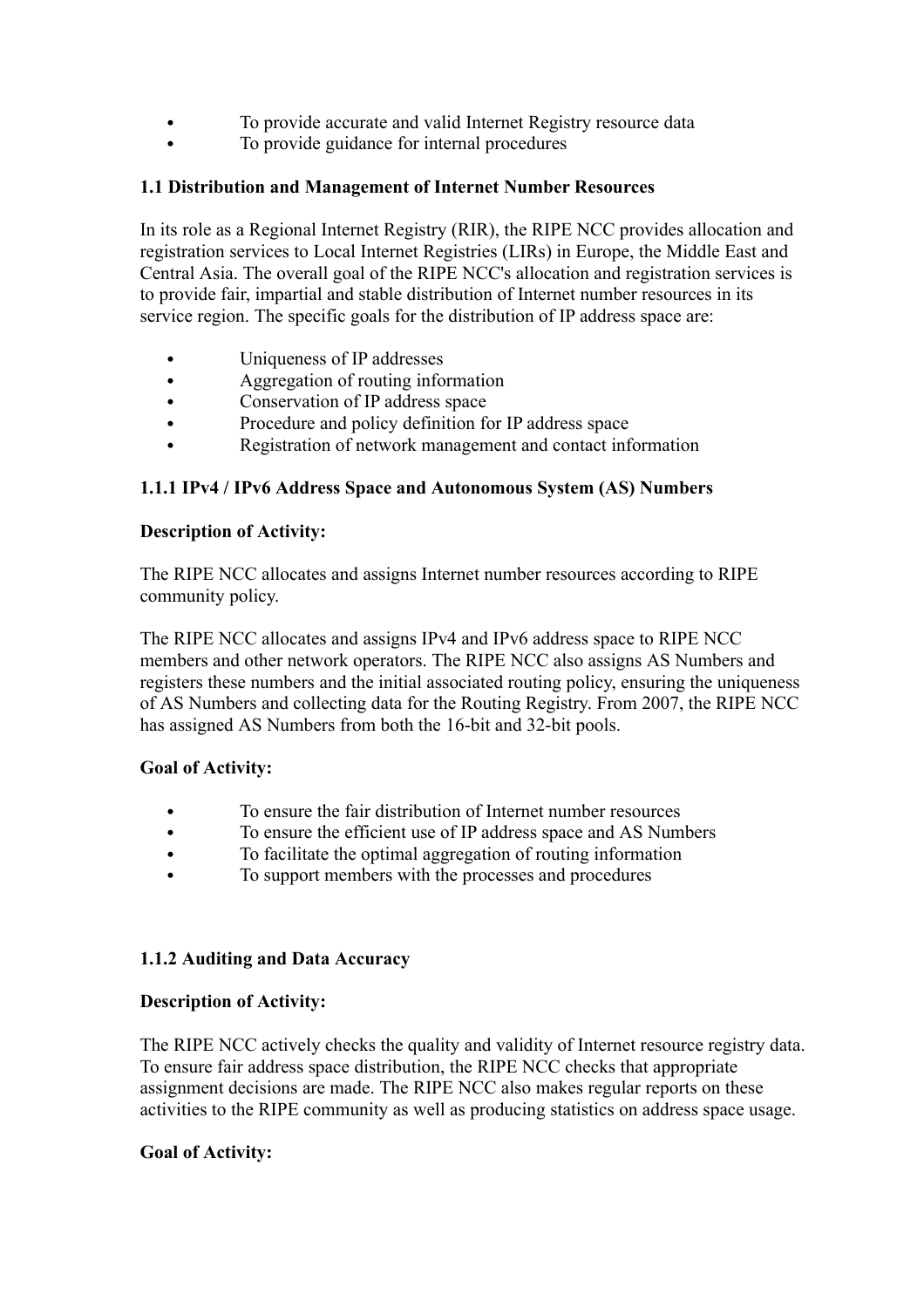- To promote a consistent and fair application of assignment criteria relating to the
	- conservation of address space and aggregation of routing information
- To identify and improve any parts of the registration procedure that cause delays in order to improve service levels and response times
- To implement mechanisms to improve the quality, range and accessibility of the data the RIPE NCC provides relating to its allocation of Internet number resources to its members
- To provide high quality data on the allocation of Internet number resources that can reliably be used in the daily operations of ISPs

### **1.1.3 Policy Implementation (procedures)**

### **Description of Activity:**

The RIPE NCC implements procedures as part of the RIPE Policy Development Process (PDP). New policy requests or requests for changes to be made to existing policies are discussed in the RIPE NCC Policy Implementation Coordination Group (PICG).

### **Goal of Activity:**

- To provide transparency and consistency of the procedures
- To provide procedural information and responses to the RIPE community
- To support and promote global Internet IP address policies
- To document and maintain a clear overview of new and changed policies

### **1.1.4 Project Support**

### **Description of Activity:**

The RIPE NCC co-ordinates internal projects to support the range of activities related to the distribution of Internet resources.

### **Goal of Activity:**

- To implement policy requests
- To provide cross-departmental dedicated project support

### 1.2 Training Courses

The RIPE NCC provides a range of courses to members and non-members, using a variety of teacher-based courses and additional training strategies.

The RIPE NCC makes continued efforts to reach a broader audience, particularly members who are unable to attend RIPE NCC training courses due to geographical, financial, scheduling or other constraints. These efforts include developing online modules that cover a range of RIPE NCC procedures and the RIPE Policy Development Process (PDP).

The RIPE NCC provides the following courses to its members for free: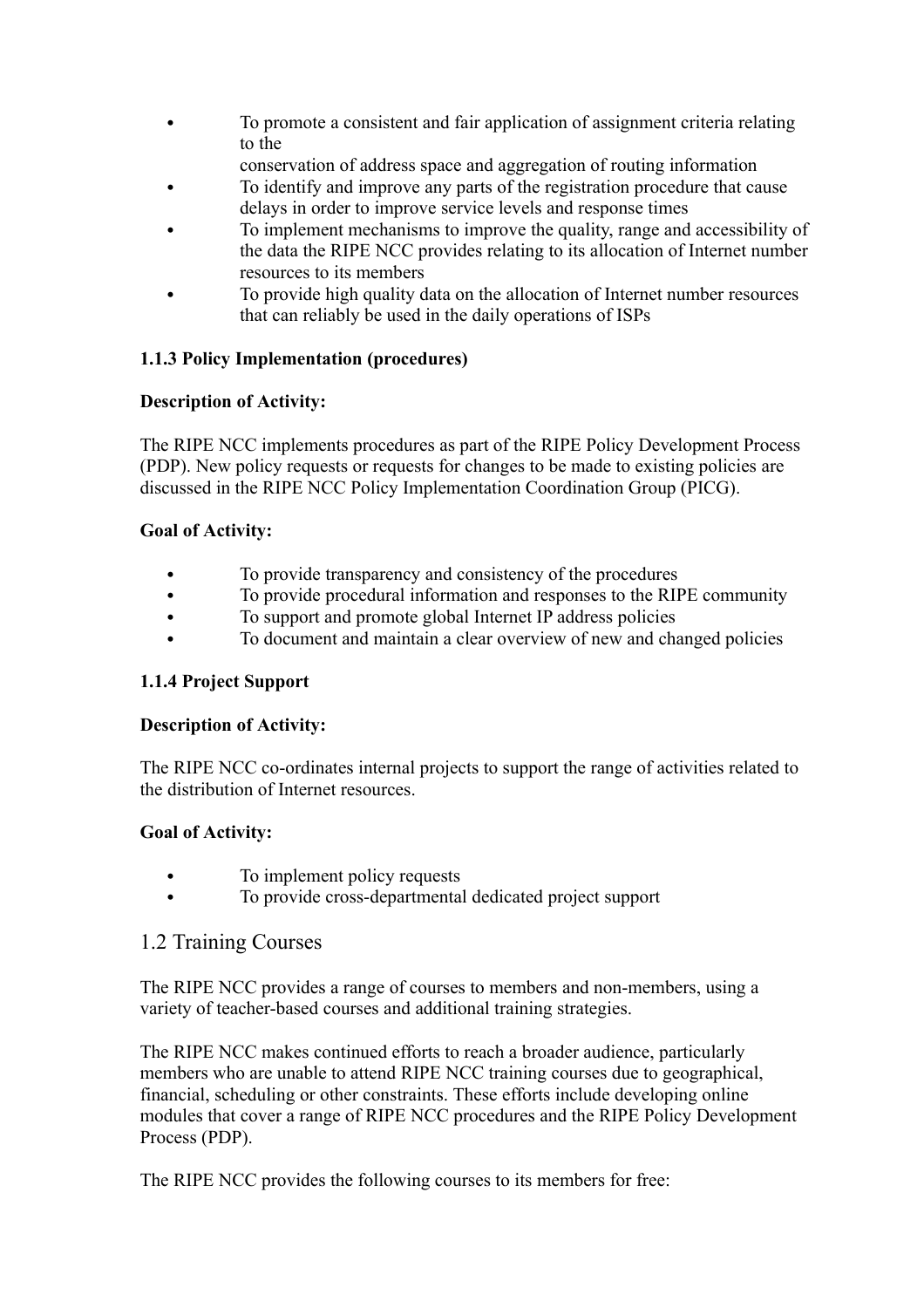- LIR Training Course
- DNS for LIRs Training Course
- Routing Registry Training Course

### **1.2.1 LIR Training Course**

### **Description of Activity:**

The Local Internet Registry (LIR) Training Course is a one-day introduction to the procedures and policies related to obtaining and distributing Internet number resources from the RIPE NCC, operating an LIR and using the RIPE Database. The training material is regularly updated to make sure that LIRs are aware of any recent policy changes decided by the RIPE community.

### **Goal of Activity:**

- To help members send correctly prepared Internet number resource requests to the RIPE NCC
- To help ensure a more timely completion of these requests
- To explain the correct procedure for registering and updating registry data relating to Internet number resources
- To create awareness for the RIPE Policy Development Process

### **1.2.2 DNS for LIRs Training Course**

### **Description of Activity:**

This course provides an introduction to reverse DNS (rDNS) procedures and checks, as well as giving information about DNS Monitoring (DNSMON), K-root and anycasting. The course also covers DNSSEC and the specific procedures set up by the RIPE NCC to secure the in-addr.arpa zones.

### **Goal of Activity:**

 To provide LIRs with information about the different DNS-related services offered by the RIPE NCC

### **1.2.3 Routing Registry Training Course**

### **Description of Activity:**

The Routing Registry Training Course covers Internet Routing Registry (IRR) usage, related tools and Routing Policy Specification Language (RPSL).

### **Goal of Activity:**

 To provide an introduction to the Internet Routing Registry (IRR) usage, related tools, Routing Policy Specification Language (RPSL) and the RIPE NCC Routing Information Service (RIS)

### **1.2.4 IPv6 Training Course**

### **Description of Activity:**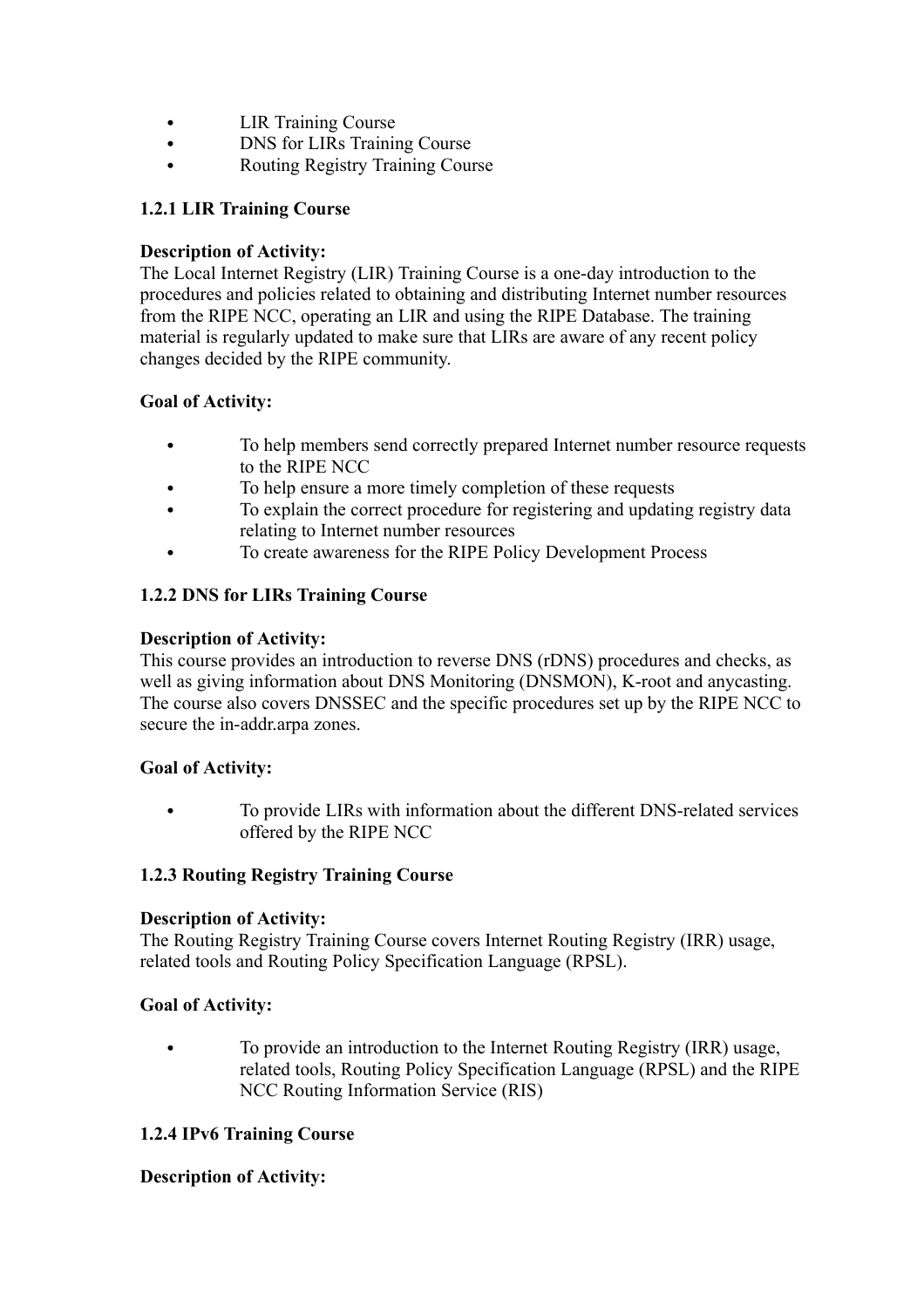Following requests from the RIPE community and RIPE NCC members, the RIPE NCC will develop and deliver IPv6 Training Courses.

### **Goal of the Activity:**

- To increase awareness about IPv4 depletion
- To increase IPv6 uptake
- To remove fears about IPv6 and the transition process
- To increase awareness about IPv4 and IPv6 coexistence

## **1.3 Customer Services**

The purpose of the RIPE NCC's Customer Services is to take ownership offirst line enquiries and requests, managing each request correctly and efficiently while communicating all necessary details. In order to ensure the complete satisfaction of its members, the RIPE NCC focuses on the following Customer Services goals:

- Act as the general first line contact point for the RIPE NCC as a whole (questions, feedback, issues and problems)
- Bring new members up to speed so that they can request resources and make use of other RIPE NCC services
- Consolidate customer support services and facilitate the coordination of consistent internal and external service levels
- Answer general member and public enquiries, providing a good resolution in the shortest possible time and escalate when appropriate (following agreed Service Level Agreements)
- Provide the first interface between the RIPE NCC and potential and new members
- Handle all phone, mail and e-mail enquiries in a professional manner
- Create standard answers for frequently asked questions
- Document service quality measures and targets and provide reporting on this

### **1.3.1 New LIR Support**

### **Description of Activity:**

The RIPE NCC gives initial support to LIRs during their set-up phase. Information and support is also extended to potential LIRs.

- To support new LIRs during their set-up phase by introducing them to the relevant tools, procedures and guidelines
- To give potential LIRs enough information to make an informed choice as to whether or not they become an LIR
- To prepare LIRs so that they are able to make use of the RIPE NCC's services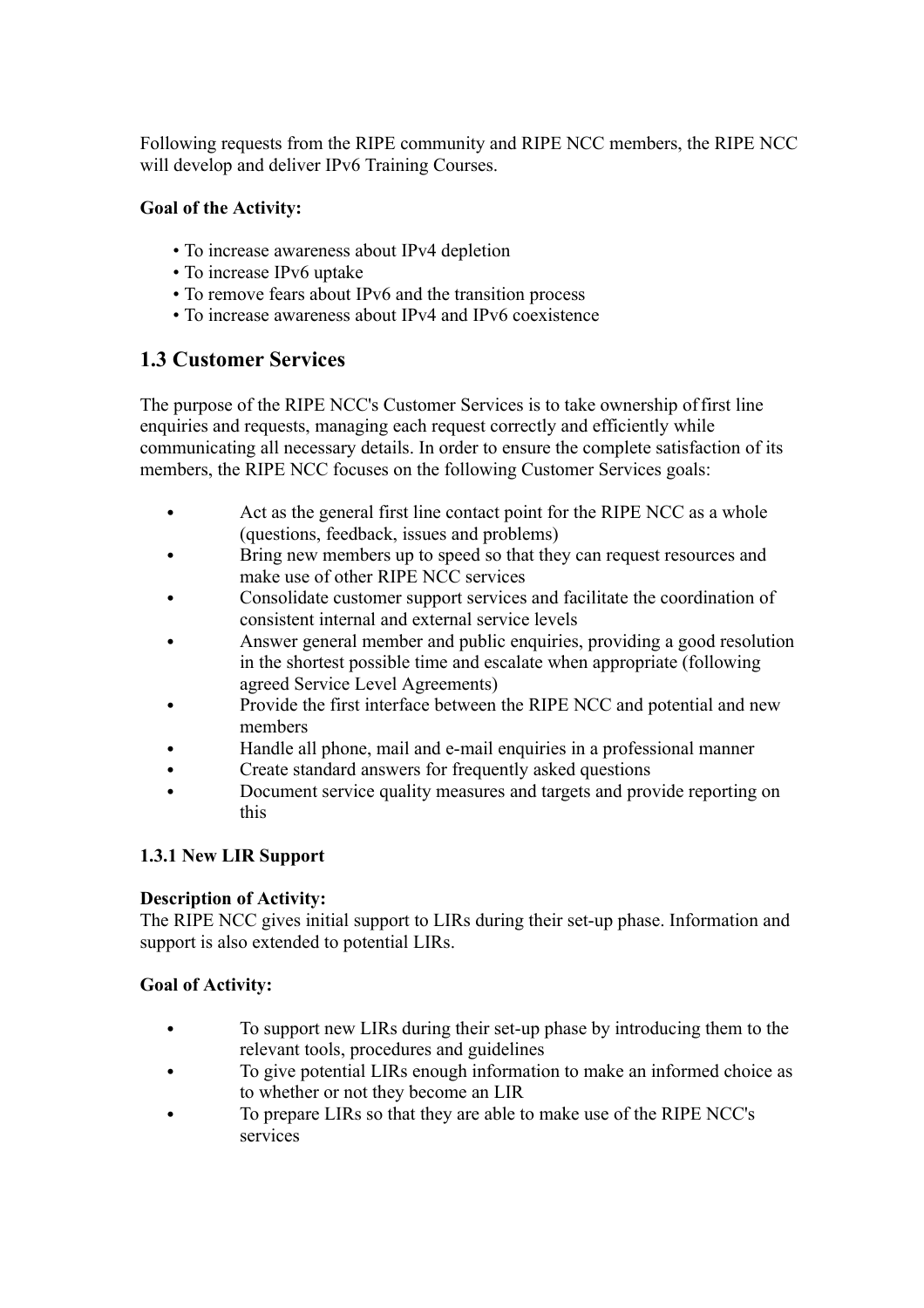### **1.3.2 Billing and Administration Support**

### **Description of Activity:**

The RIPE NCC provides billing and administrative support for existing and potential LIRs.

### **Goal of Activity:**

- To provide support for billing questions, invoicing (invoices, reminders) and the merger/closure of LIRs
- To provide support for contract-related issues such as LIR name changes and mergers

### **1.3.3 Database User Support**

### **Description of Activity:**

The RIPE NCC provides user support for the RIPE Database and related services. This includes incident handling and problem resolution as well as responding to user questions and comments.

#### **Goal of Activity:**

- To provide first line user support for the RIPE Database and related services
- To continuously collect user feedback regarding these services
- To report on Service Level Agreement (SLA) adherence
- To create standard answers for frequently asked questions

### **1.3.4 DNS and Reverse DNS (First Line Support)**

#### **Description of Activity:**

The RIPE NCC provides DNS coordination and support activities as well as reverse DNS service for IPv4 and IPv6 address space managed by the RIPE NCC.

### **Goal of Activity:**

- To provide first line user support for the DNS, Reverse DNS and related services
- To continuously collect user feedback regarding these services
- To report on SLA adherence
- To create standard answers for frequently asked questions

## **1.4 RIPE NCC Interaction Mechanisms**

The RIPE NCC provides flexible and convenient ways for LIRs and others from the Internet community to interact with the RIPE NCC's systems. There is a specific focus on the security aspects of such interactions to ensure privacy and authentication wherever needed.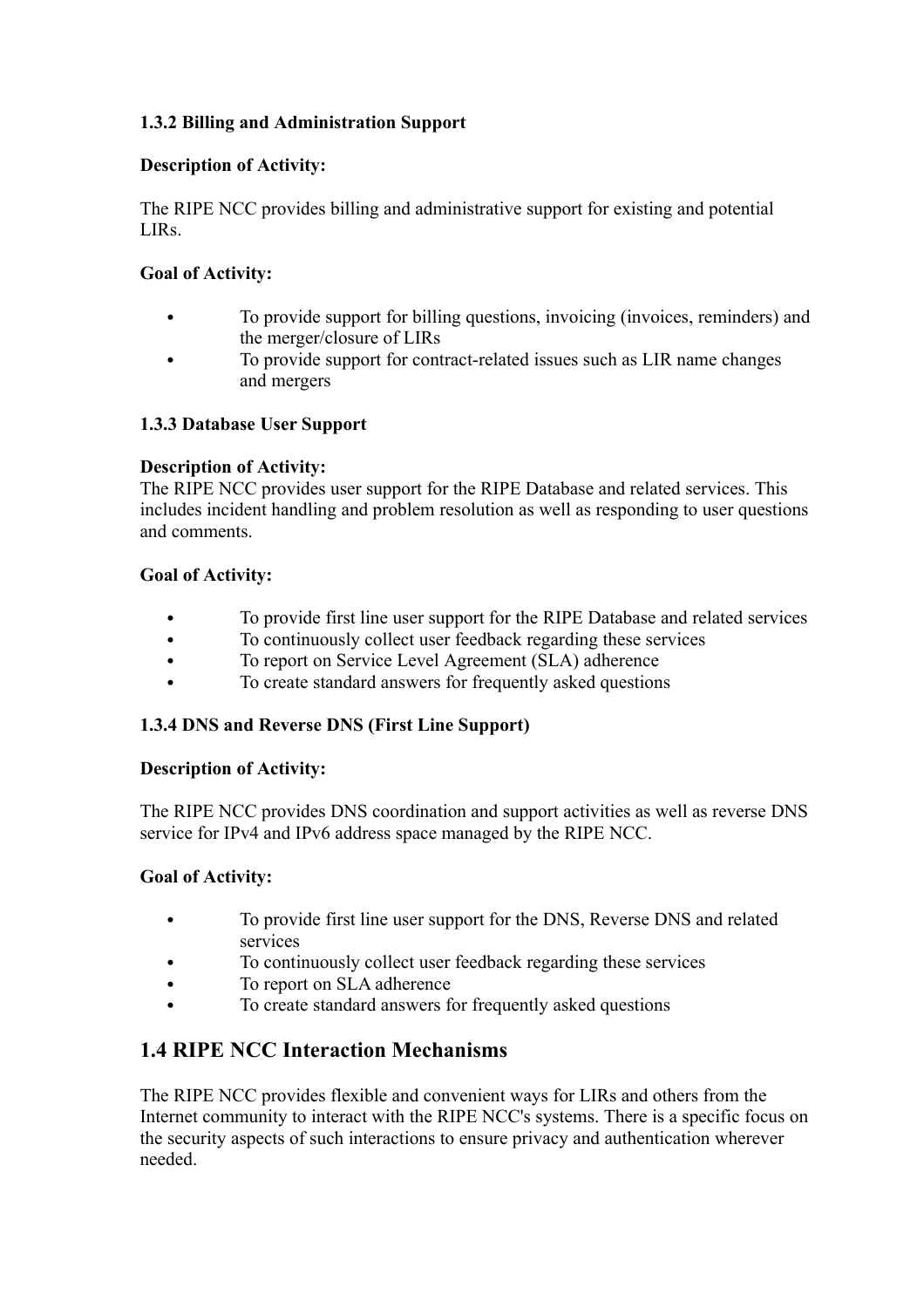### **1.4.1 Customer Service Centre**

#### **Description of Activity:**

At RIPE Meetings the RIPE NCC provides staff who are available for face-to-face consultation about:

- Internet resource requests (IPv4, IPv6, Autonomous System Numbers)
- The RIPE Database
- Changes to registry file information
- Invoice and billing queries
- RIPE NCC Training Courses and the RIPE NCC E-Learning Centre
- The Routing Information Service (RIS) and BGPlay
- Reverse DNS setup, DNSSEC, DNSMON, K-root, the Test Traffic Measurements (TTM) service, and e-mail services
- How to become a Local Internet Registry (LIR)
- The RIPE NCC and its services

### **Goal of Activity:**

- To assist members and the RIPE community in any outstanding issues
- To promote greater cooperation between the RIPE NCC, its members and the RIPE community

### **1.4.2 RIPE NCC LIR Portal**

#### **Description of Activity:**

The purpose of the LIR Portal is to give LIRs an easy-to-use web interface for accessing RIPE NCC services, for managing their registry's data and for making queries and updates. The LIR Portal is also used by the RIPE NCC to make important announcements to RIPE NCC members and for collection of valuable feedback through a range of member surveys.

### **Goal of Activity:**

- To enable members to receive Internet number resources in a timely fashion by improving the request, evaluation and approval process
- To enable members to manage their registry data and make queries and updates

## **2. Coordination Activities**

### 2.1 RIPE Database: Maintenance and Development

The RIPE Database contains registration details of IP addresses and AS Numbers used by networks based in the RIPE NCC service region.

It shows the organisations that hold the resources, where the allocations were made and contact details for the networks. The organisations that hold those resources are responsible for updating their information in the RIPE Database.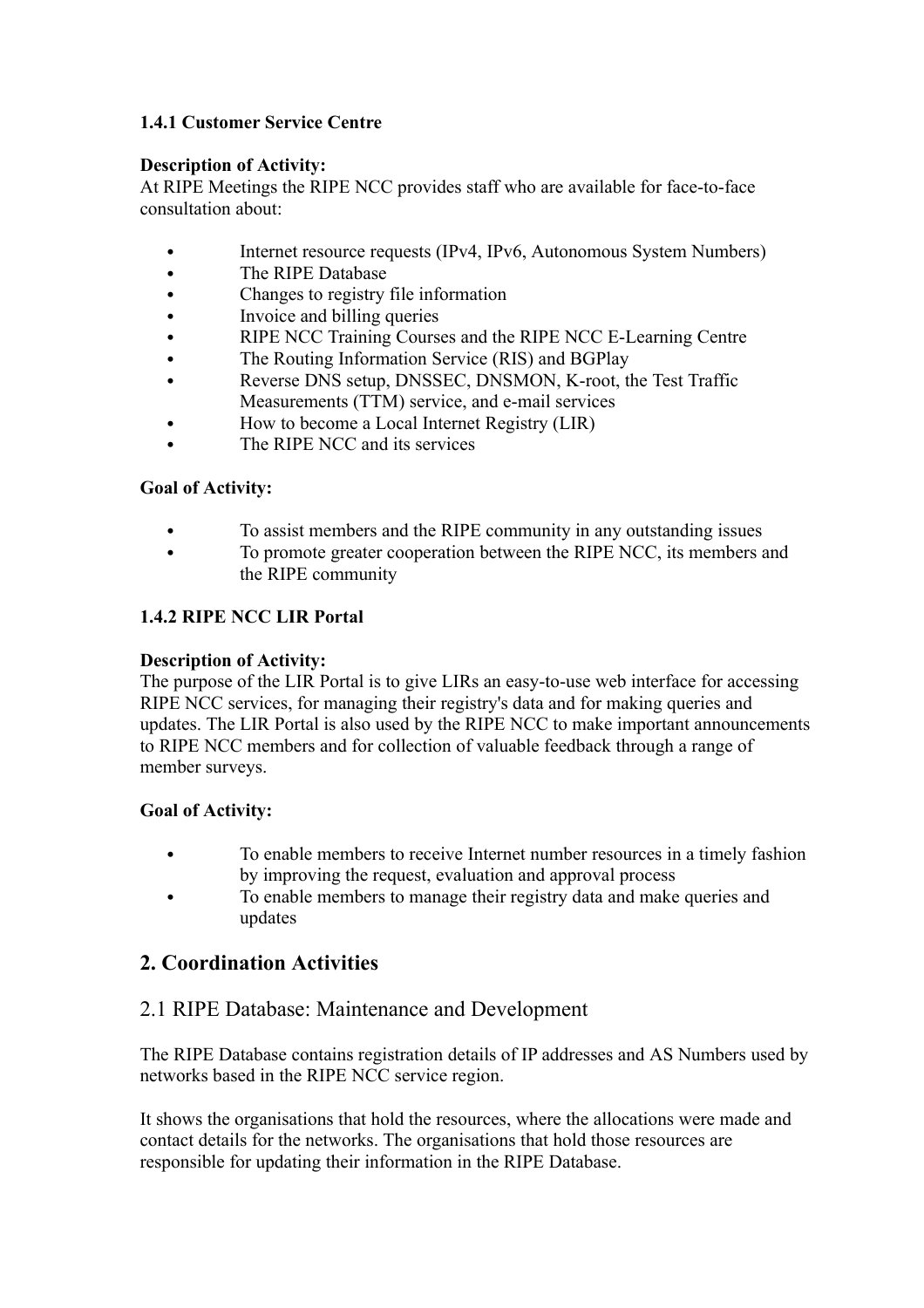An Internet Routing Registry (IRR), primarily for the RIPE NCC region, is also part of the RIPE Database.

The information in the RIPE Database is used by a range of people, including network engineers, system administrators, researchers and End Users for various purposes such as network troubleshooting or determining abuse contacts. In most cases these users are not RIPE NCC members.

The RIPE NCC regularly makes improvements to the interface for the RIPE Database in order to provide users with more useful features and easier ways to update the database. The RIPE NCC also makes continued efforts to improve the accuracy and the usefulness of the data in the RIPE Database.

The RIPE NCC implements community-driven changes as they arise, making software and system modifications in response to feedback from users and decisions made by the RIPE community.

#### **2.1.1 User support and software maintenance**

#### **Description of Activity:**

The RIPE NCC provides user support for the database and related services. This includes incident handling and problem resolution as well as responding to user questions and comments.

The RIPE NCC also performs regular software maintenance activities including bug fixes and minor modifications. The results of these software development efforts are made publicly available.

This activity includes the maintenance and improvement of documentation associated with the RIPE Database.

### **Goal of Activity:**

- To provide user support for the RIPE Database and related services
- To continuously collect user feedback regarding the service
- To keep the user community informed about new developments as well as planned and emergency maintenance
- To ensure the high quality of the system software and the reliable operation of the database and related services

#### **2.1.2 New Database Features**

#### **Description of Activity:**

The RIPE NCC designs and implements new database features as requested by the user community or proposed by the RIPE NCC. It performs the development work based on the priorities established in the appropriate RIPE Working Groups.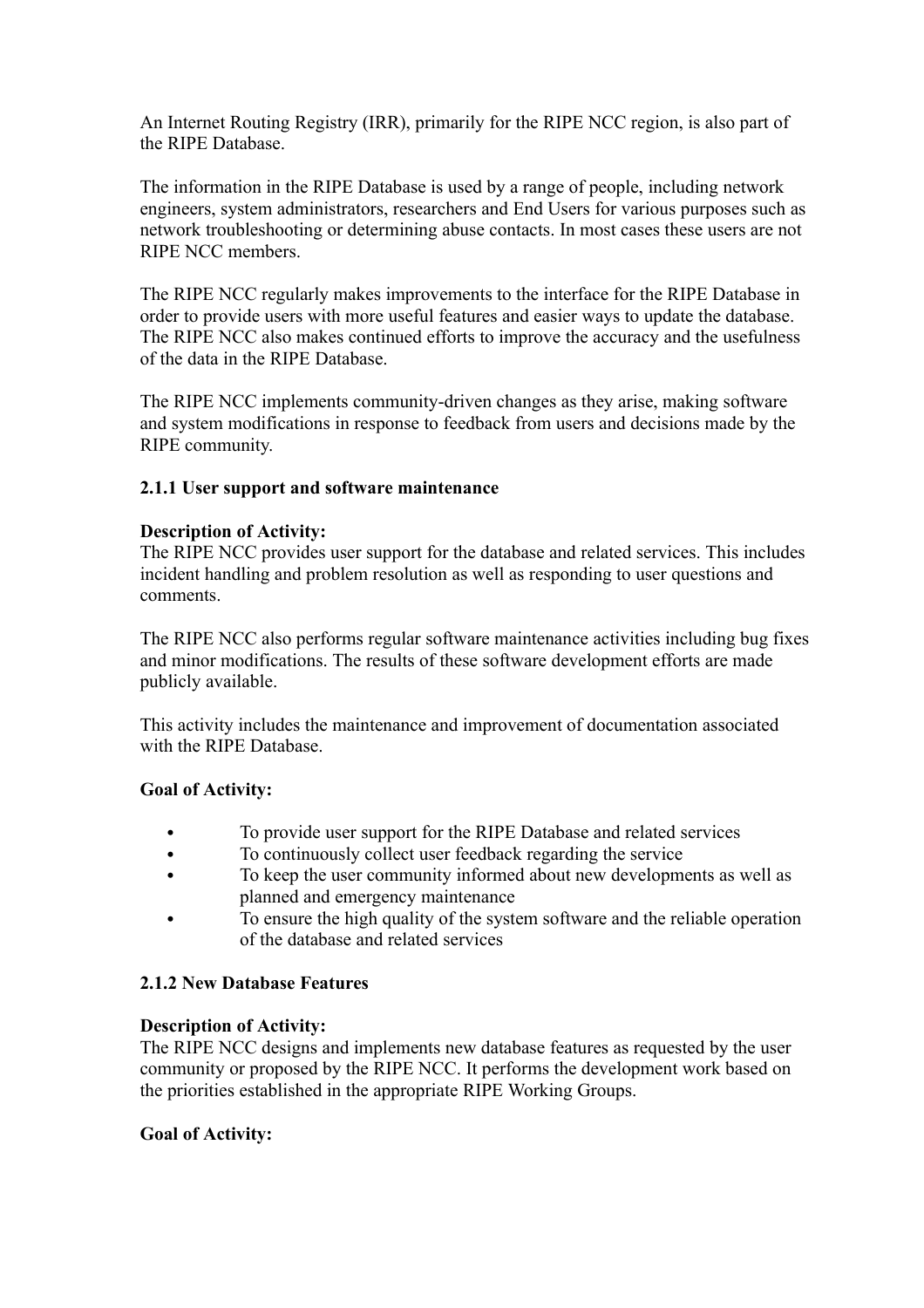- To ensure that the RIPE Database continues to serve the needs of the user community and the priorities of the RIPE Working Groups
- To provide new features to the RIPE Database that reflect the changing requirements of the Internet community

## 2.2 RIPE

The RIPE NCC supports the RIPE community through technical and administrative coordination.

### **2.2.1 RIPE Meetings**

### **Description of Activity:**

The RIPE NCC organises RIPE Meetings, providing all administrative and technical support.

### **Goal of Activity:**

- To support the open, bottom-up, industry self-regulatory structure common to all RIR communities in managing Internet number resources
- To stimulate the participation of the RIPE community and other stakeholders in the IP policy-making process and the technical coordination of IP networking
- To contribute to the stable operation of the RIPE NCC by allowing for guidance and advice from the RIPE Working Groups
- To enable attendees to provide input and feedback on the RIPE NCC Activity Plan

### **2.2.2 Supporting the RIPE Policy Development Process (PDP)**

### **Description of Activity:**

The RIPE community develops and sets policies through a long established, open, bottom-up process of discussion and consensus-based decision making. Anyone interested in the well-being of the Internet may bring up proposals within the RIPE community forum and take part in the related discussions. The RIPE NCC supports this process by giving administrative and facilitative support.

- To track proposals and make sure the milestones of the PDP process are applied as necessary
- To monitor policy related topics and reporting these to the RIPE community
- To analyse RIPE policies and proposals and reporting the findings back to the RIPE community
- To support the RIPE NCC's implementation and execution of policies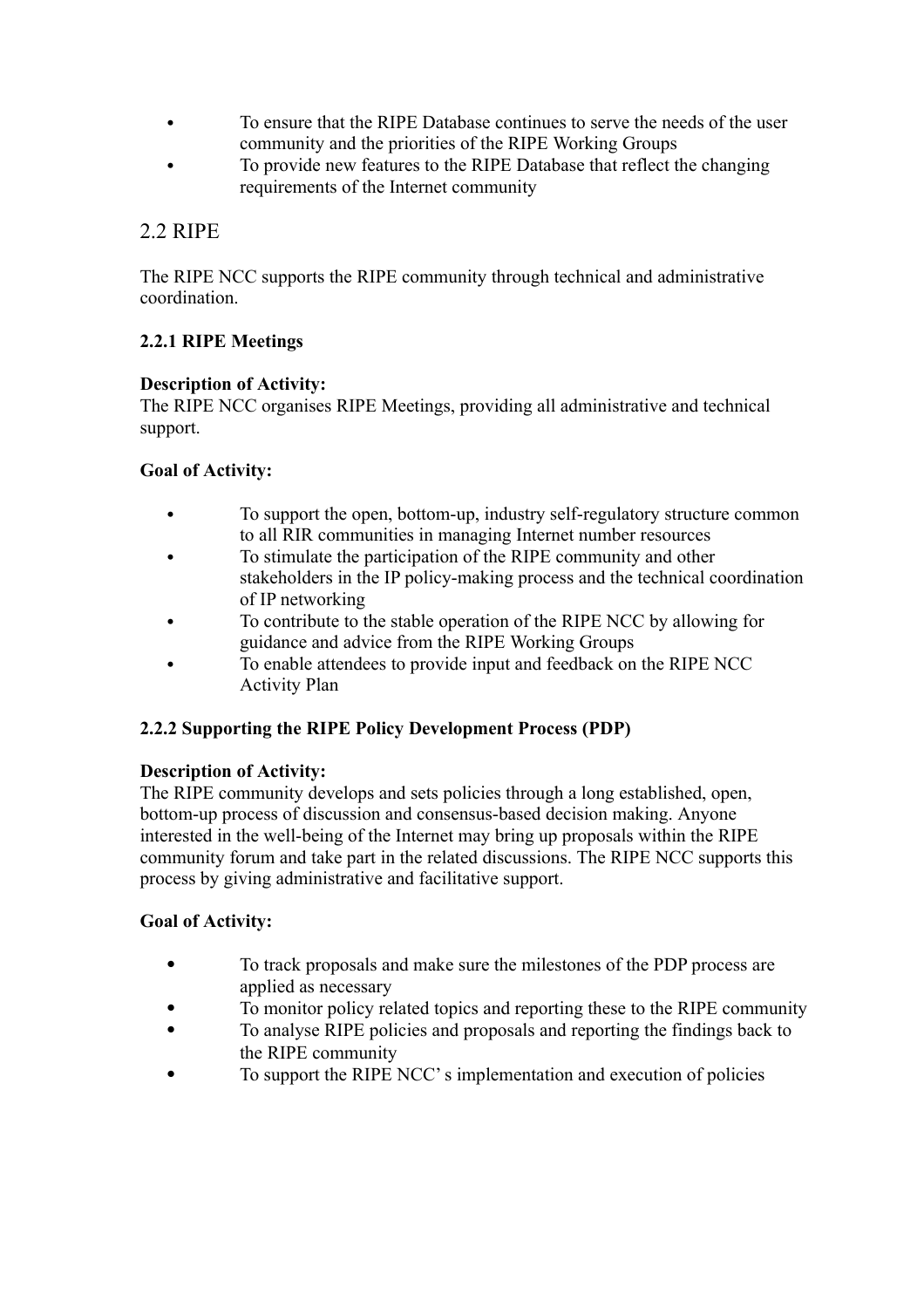## 2.3 Mailing List Management

The RIPE NCC maintains a number of high volume external mailing lists. The processing of mailing list traffic is constantly monitored. Efforts are made to support subscribers with problems and to reduce or control the spam on external mailing lists so that they can be easily and efficiently moderated without losing any End User functionality.

The goal is to ensure the exchange of information among the RIPE community and the RIPE NCC membership, as well as to provide support for subscribers of the RIPE and RIPE NCC mailing lists.

### 2.4 Domain Name System (DNS) Coordination

The RIPE NCC provides DNS coordination and support activities as well as reverse DNS service for IPv4 and IPv6 address space managed by the RIPE NCC.

For reverse DNS associated with address space managed by other RIRs, the RIPE NCC provides secondary DNS to support the reliability of reverse lookups.

The scalability of the DNS infrastructure for secondary, reverse and primary DNS services is improved based on the requirements specific to each of these services. The purpose of these activities is to maintain and improve the operations of an efficient, responsive and robust DNS service.

### **2.4.1 Reverse DNS**

### **Description of Activity:**

The RIPE NCC delegates reverse DNS zones for the address ranges managed by the RIPE NCC. To support this service, the RIPE NCC provides a reliable authoritative name server and checks all zones under its responsibility to ensure they are properly set up and functioning correctly.

As part of its efforts in the area of DNSSEC deployment, the RIPE NCC publishes signed zones and provides tools for users to secure delegations received from the RIPE NCC. In addition, the RIPE NCC shares experience through publishing operational white papers, documentation and software toolkits.

- To support the proper address-to-name mapping for addresses allocated to the RIPE NCC
- To provide reliable and secure reverse DNS services
- To support the operation and maintenance of DNSSEC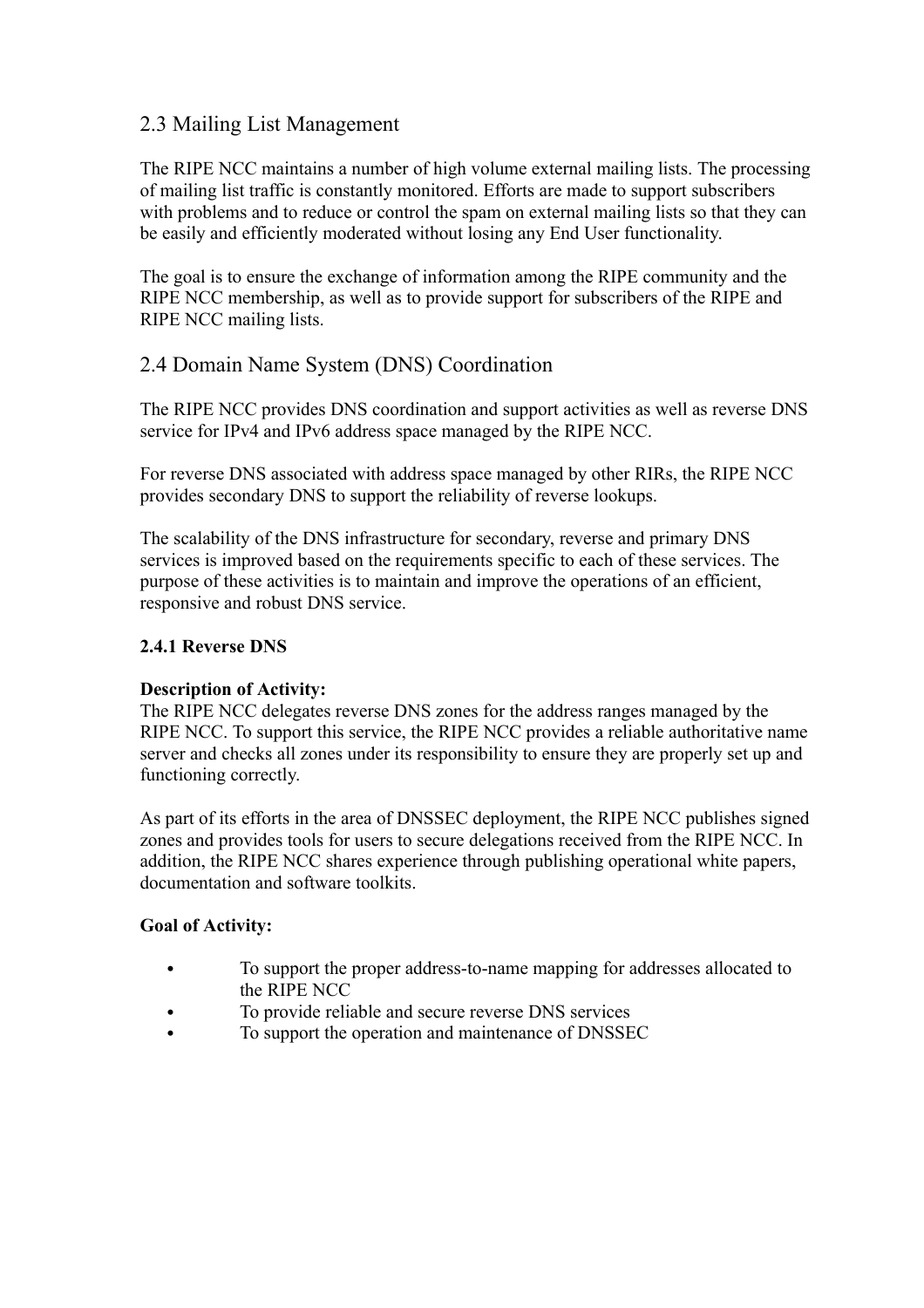#### **2.4.2 Operating the K-root Name Server**

#### **Description of Activity:**

The RIPE NCC operates the K-root server. Root name servers are a crucial part of the Internet DNS infrastructure. The RIPE NCC has operated the K-root server since 1997 when the first server was installed at the London Internet Exchange (LINX) in the United Kingdom.

Since 2003, the RIPE NCC has been deploying anycast instances of the K-root server with local reachability. The RIPE NCC has also deployed five global nodes of the K-root name server. The RIPE NCC collects and analyses data to determine the performance of the K-root anycast nodes that have been deployed.

### **Goal of Activity:**

- To improve the resiliency, efficiency, security and quality of the K-root service
- To isolate the impact of an "external" Denial of Service (DoS) attack and localise the impact of a "local" DoS attack
- To efficiently maintain the network of anycast instances of K-root by monitoring network and instance problems, performing trend analysis and determining if, and where, other anycast nodes should be deployed

#### **2.4.3 Secondary DNS Service**

#### **Description of Activity:**

The RIPE NCC offers a secondary name service to the other Regional Internet Registries along with some country code Top-Level Domain (ccTLD) administrators, although it no longer provides this service to well-established ccTLDs.

#### **Goal of Activity:**

 To support the stability of the global DNS by offering a professional and stable service to the other Regional Internet Registries and developing ccTLD operators that require it

#### **2.4.4 DNS Services in the e164.arpa Domain**

#### **Description of Activity:**

The Internet Architecture Board (IAB) has an agreement with the RIPE NCC under which the RIPE NCC provides technical operation of the e164 arpa domain. This domain implements support in the DNS for the ENUM protocol, allowing mapping of telephone numbers to domain names in order to help facilitate such services as Voice over IP (VoIP).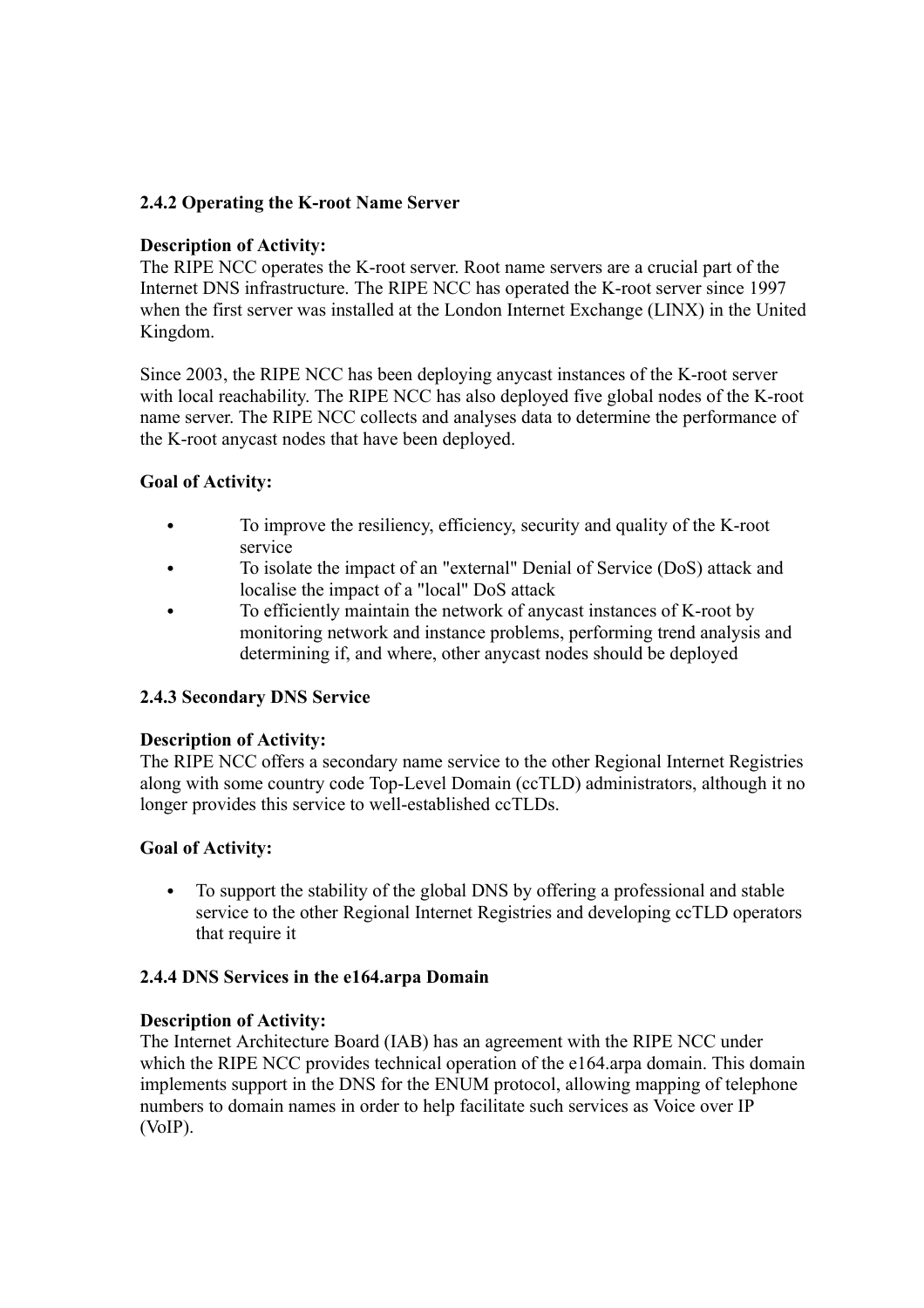### **Goal of Activity:**

- To support operations of one of the systems required for the deployment of the ENUM protocol, promoting increased integration between the Internet and services provided through the traditional telephony infrastructure
- To support security of the e164.arpa domain by deploying and maintaining DNSSEC and allowing secure delegations from ENUM operators

## 2.5 Reporting on RIPE NCC and RIPE Activities and Developments

The RIPE NCC reports on its activities and RIPE developments using a variety of media:

- The RIPE NCC website
- The RIPE NCC Annual Report, including financial statements
- The RIPE NCC Member Update newsletter (distributed to the membership one month prior to each RIPE Meeting)
- E-mail reporting to RIPE NCC members and interested parties
- RIPE Meetings, RIPE NCC Regional Meetings and Roundtable Meetings
- Press releases, media briefings and speaker opportunities

The goal of the RIPE NCC's reporting activities is to provide the membership and other interested parties with open, detailed information about the ongoing activities of the RIPE NCC and its role in Internet administration. It also furthers the RIPE NCC's efforts to communicate more effectively with its membership and stakeholders and to increase participation in RIPE.

### **2.5.1 Annual Report**

### **Description of Activity:**

The RIPE NCC Annual Report, including financial statements, is published in advance of the RIPE NCC General Meeting (GM).

### **Goal of Activity:**

 To provide a full account of the RIPE NCC's activities in the previous year and audited financial statements for RIPE NCC members to vote on at the GM

### **2.5.2 Minutes and Reports from RIPE Meetings**

#### **Description of Activity:**

The RIPE NCC provides minutes, webcasts and audiocasts of RIPE Working Group and Plenary sessions at RIPE Meetings, as well as links to relevant presentations.

In addition, the RIPE NCC provides reports after each RIPE Meeting that summarise the highlights and actions that came out of the meeting.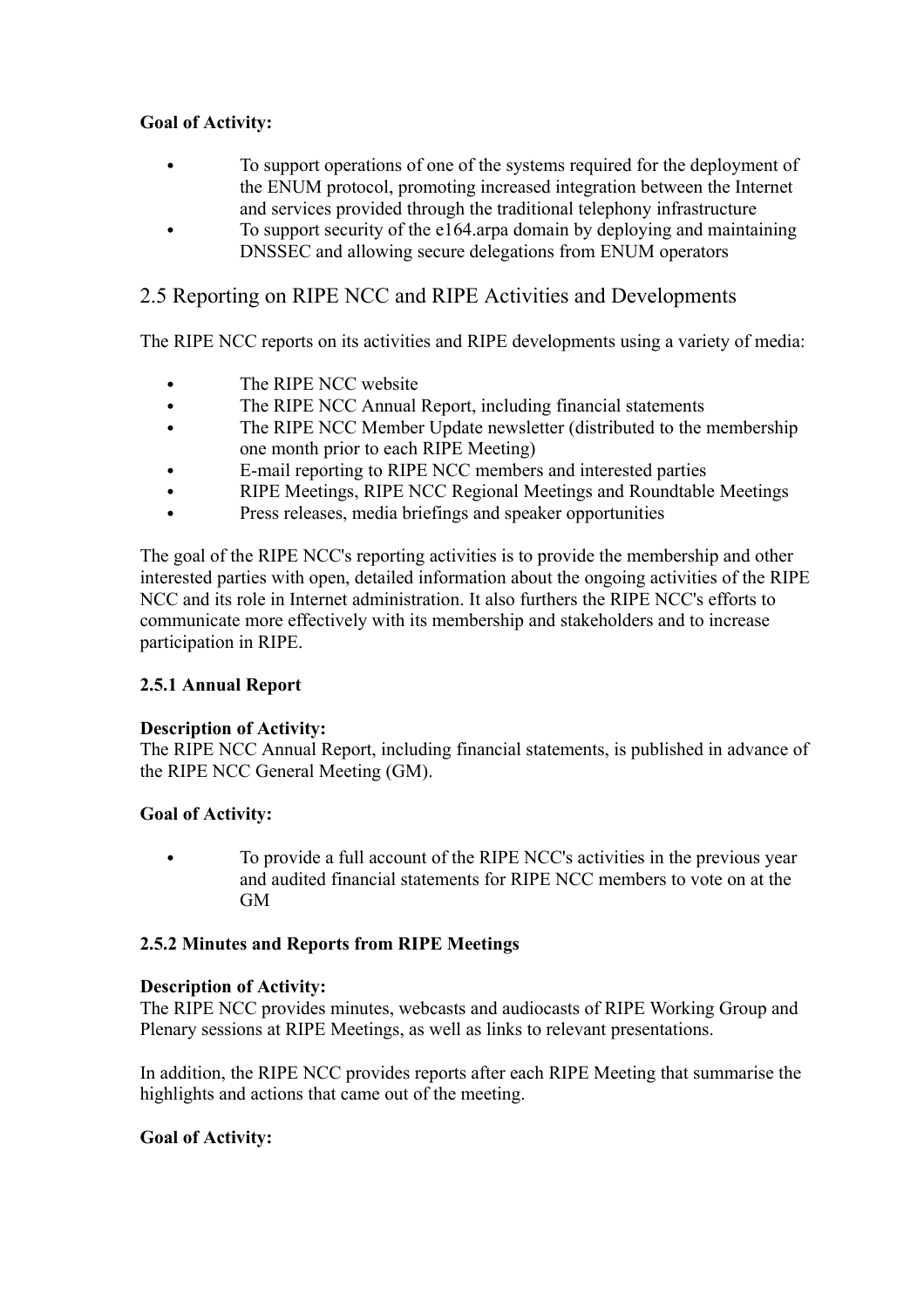To keep the RIPE community, the RIPE NCC membership and other interested parties up-to-date with the decisions and discussions that took place at the previous RIPE Meeting

### **2.5.3 RIPE NCC Member Update**

### **Description of Activity:**

The Member Update publication fulfils a request made by members in the 2002 RIPE NCC Membership Survey by providing information on the RIPE NCC and the development and performance of its services to the membership. It also provides updates on policy development issues affecting the RIPE community.

### **Goal of Activity:**

 To publish and distribute the latest Member Update at least four weeks prior to each RIPE Meeting

### 2.6 RIPE NCC External Relations

The purpose of the RIPE NCC's external relations activities is to:

- Support and represent the interests of the RIPE NCC's membership and the RIPE community
- Communicate the RIPE NCC's role in IP address management and the technical coordination of the Internet
- Win continued support for RIPE's long-established, bottom-up, industry self-regulation and promote the open structures and processes in which RIPE and the RIPE NCC operate
- Ensure that the RIPE NCC and the RIPE community continue to play an effective role in the further formalisation of Internet administration, particularly technical coordination and the development of policy related to Internet number resource distribution

### **2.6.1 Coordination with Governments and Regulators**

### **Description of Activity:**

Building on its position as a neutral and trusted organisation with proven expertise in the technical coordination of IP networking, the RIPE NCC continues to develop relations with government and regulator representatives. This is part of continued efforts to enhance the cooperation between the public and private sector regarding Internet management issues.

The RIPE NCC facilitates Roundtable Meetings to discuss Internet management issues relevant to governments and regulators. The Roundtable Meetings provide a chance for attendees to learn more about how to participate in IP address management policymaking. High-level discussions of topics such as IP address space management and root server operations also provide attendees with an overview of the main elements involved in the technical coordination of the Internet.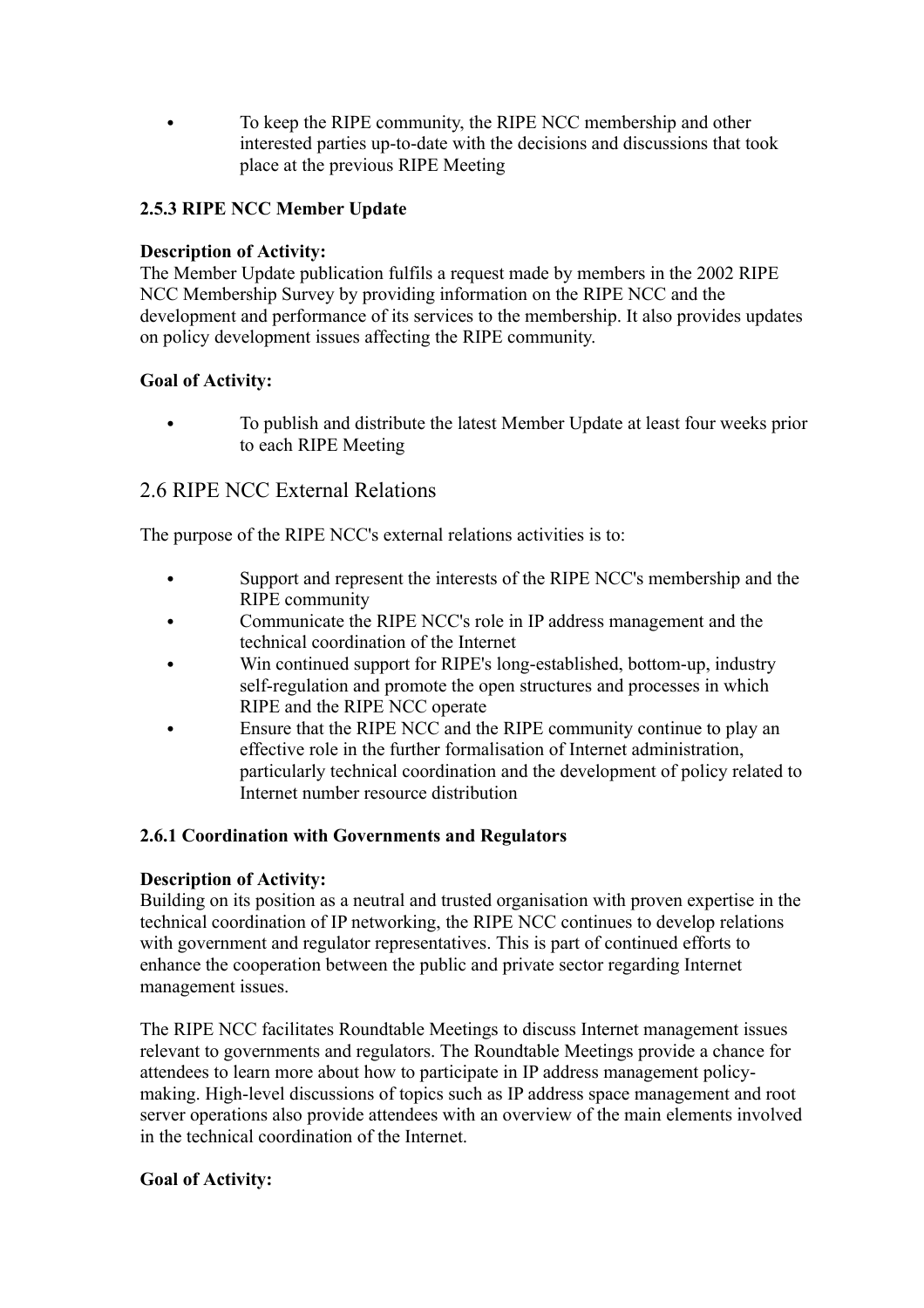- To develop close contact with governments and regulators with an interest in the technical coordination of IP networking
- To explain the proven, long-standing industry self-regulatory structures of the RIRs and secure continued support for the existing registry process
- To communicate the principles of Internet industry self-regulation to policy makers in the public and the private sector, and to encourage well-informed decisions
- To encourage the participation of public and private sectors in the formation of policies related to Internet number resource distribution
- To bring together the public and private sector to discuss IP networking issues

### **2.6.2 Coordination with Industry Bodies**

### **Description of Activity:**

The RIPE NCC continues to support and represent the interests of its membership and the RIPE community to Internet industry groups. The main goals of these outreach activities remain the promotion of the open, bottom-up, industry self-regulatory structure common to all RIR communities in managing Internet number resources as well as the general technical coordination needed to support the stable operation of the Internet.

The RIPE NCC represents the interest of its members and the RIPE community by actively participating in various industry-related forums and meetings.

### **Goal of Activity:**

- To increase the awareness of RIPE and the RIPE NCC with existing and new players in the Internet community
- To ensure that the RIPE NCC continues to play an effective role in the further formalisation of Internet administration

### **2.6.3 RIPE NCC E-Learning Centre**

The RIPE NCC provides a range of courses to members and non-members, using a variety of teacher-based courses and additional training strategies.

The RIPE NCC provides an E-Learning Centre. This is a free resource allowing members and non-members to access online modules on a variety of topics that are of interest to our community

### **2.6.4 Liaison and Outreach**

### **2.6.4.1 Increasing Participation in the Policy Development Process**

### **Description of Activity:**

The RIPE NCC aims to increase the participation of RIPE NCC members and the RIPE community in the Policy Development Process (PDP) and the discussion that occurs on the RIPE NCC mailing lists. In broad terms, this activity will ensure the sustainability of the PDP by educating new participants of the community about how the process works and its role in supporting the open, bottom-up, industry self regulatory structure common to all RIR communities. Outreach activities will seek to widen the demographic make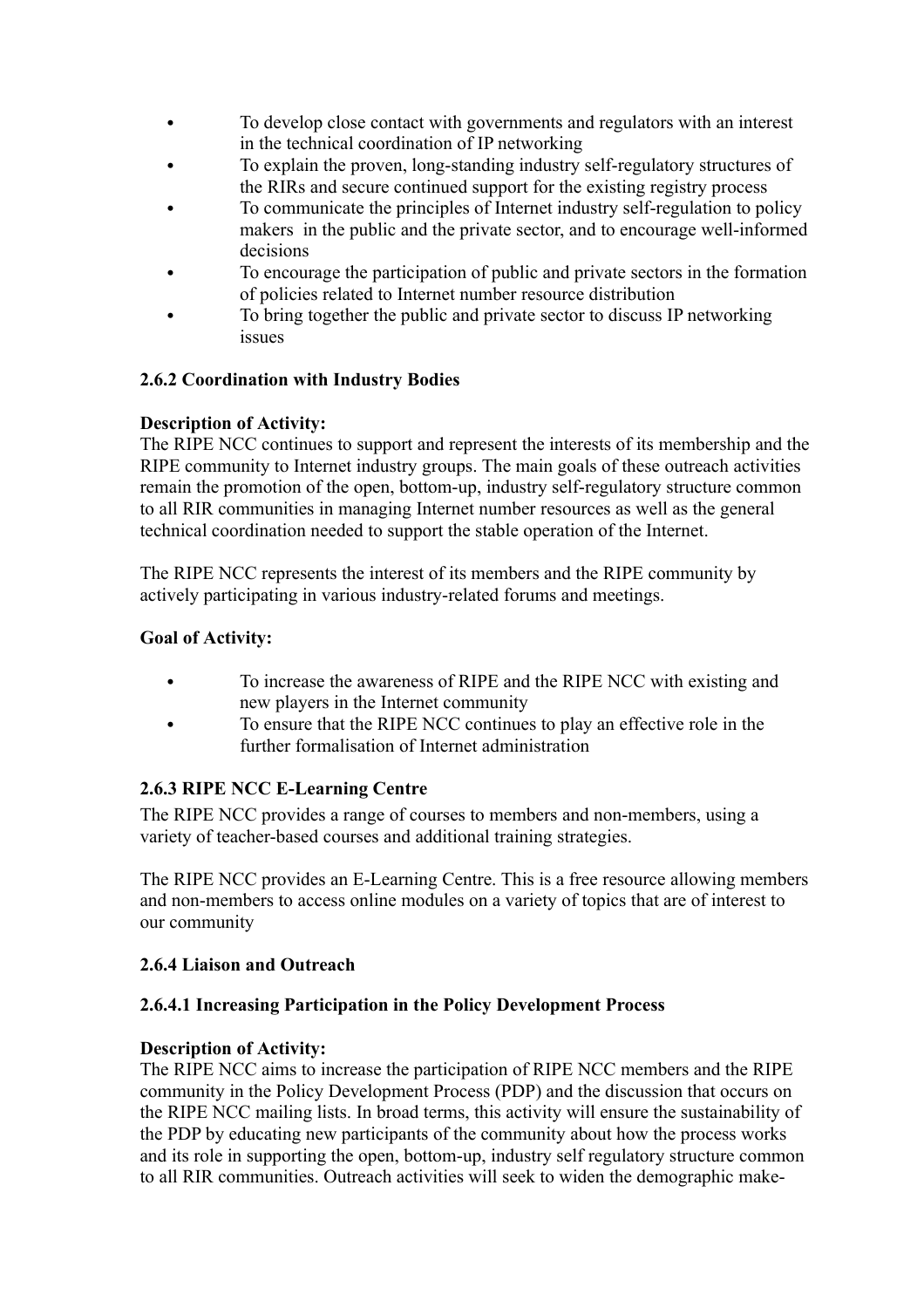up of current participants by targeting CEOs and the senior management of ISPs as well as the younger members of the RIPE community.

### **Goal of Activity:**

- To ensure the sustainability of the RIPE Policy Development Process
- To explain the importance of the Policy Development Office in facilitating the RIPE Policy Development Process
- To increase the diversity of voices participating in the RIPE Policy Development Process

### **2.6.4.2 Regional Support**

### **Description of Activity:**

The RIPE NCC organises Regional Meetings that provide a focused effort to proactively encourage feedback from RIPE NCC members and the RIPE community. In addition, these meetings are intended to increase the involvement of RIPE NCC members, the RIPE community and other stakeholders in the open policy-making process.

### **Goal of Activity:**

- To promote local contact with members
- To provide a forum for discussing issues relevant to a specific area of the RIPE NCC service region
- To enable the RIPE NCC to continuously evaluate and address the changing needs of RIPE NCC members

## 2.7 Information Dissemination

### **Description of Activity:**

The RIPE NCC ensures timely and effective information dissemination of relevant publications, announcements and web postings (via the RIPE NCC web site) to the RIPE NCC membership, RIPE community, governments and other stakeholders.

### **Goal of Activity:**

- To build awareness of the RIPE NCC and its services
- To inform selected audiences about RIPE and RIPE NCC-related issues, news and noteworthy events
- To support the efforts of the organisation in its representation of the RIPE NCC membership, RIPE community and their interests to new industry players and governments

## 2.8 RIR Coordination

The RIPE NCC participates in coordination activities with the other RIRs. These coordination activities include: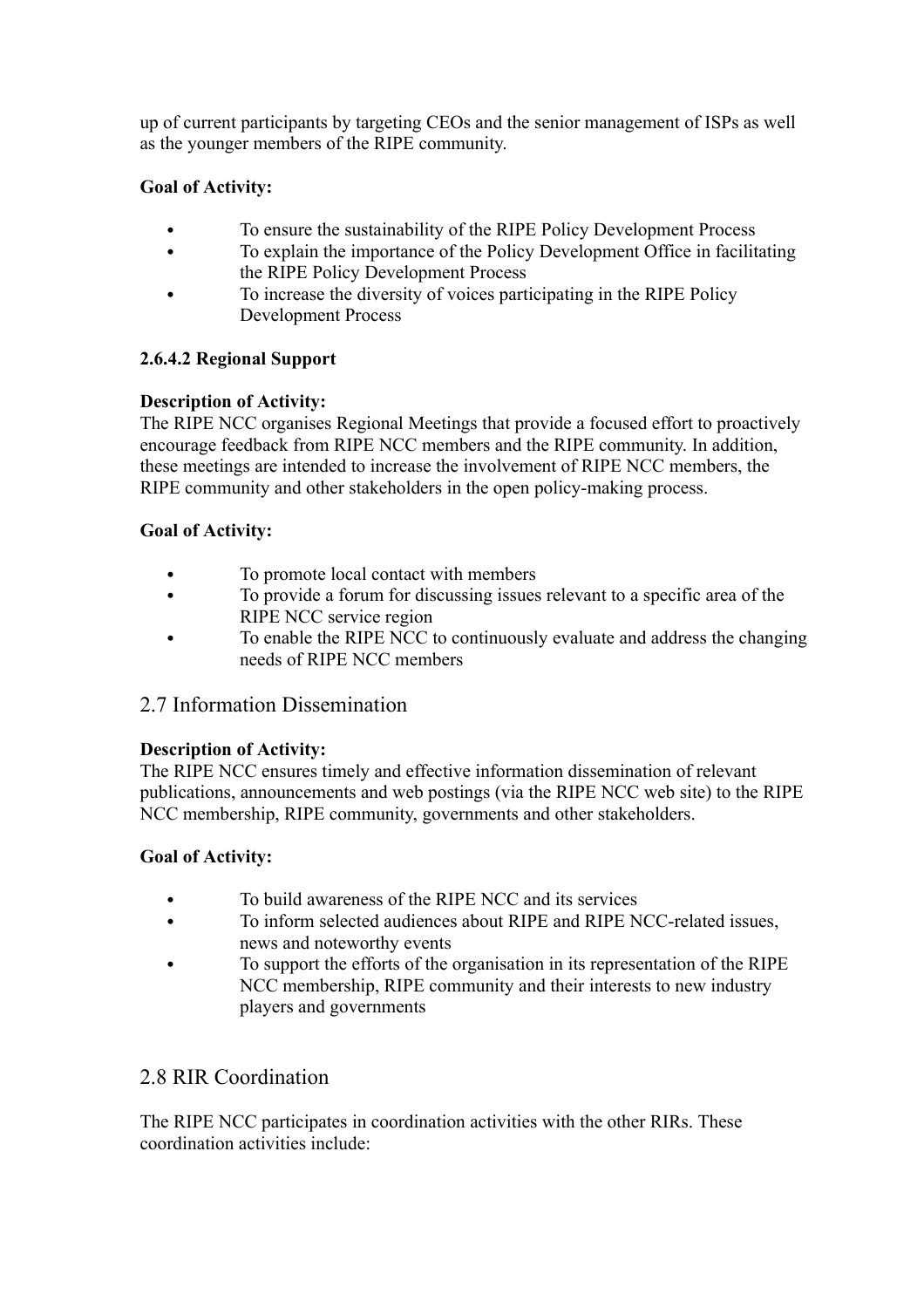- High-quality, consistent services
- The consistent application of approved policy
- Joint technical and communication projects
- Liaison activities
- The presentation of a global view of IP address management

The RIRs work together through the Number Resource Organization (NRO) to act collectively on matters relating to the interests of the RIRs. The NRO offers a single contact point that enables global partners to reach the RIRs collectively. This means that a global, uniform view supported by all five RIRs can be presented when necessary.

### **3. Information Services**

The RIPE NCC provides a range of data and analysis on Internet infrastructure, measurement and usage. The RIPE NCC continues to integrate new and existing services into its service portfolio while developing overviews that explain how these services can be used and the benefits they offer.

### 3.1 Routing Information Service (RIS)

The Routing Information Service (RIS) provides an integrated view of Border Gateway Protocol (BGP) routing information collected at multiple locations worldwide. The service integrates multiple views, provides information about the routing state at specific times in the past and enables users of the service to monitor their Internet address space.

The data collected by the RIS is time-stamped, stored in a database and is used as the raw data for a number of additional services provided by the RIPE NCC, such as BGPlay and MyASN. The RIPE NCC investigates and develops additional services based on analysis of this data and feedback from the Internet community.

The goals of the RIS are to:

- Collect BGP information at multiple locations worldwide and make this data available to the community
- Provide tools to access the data and further enhance these tools based on community feedback
- Investigate the behaviour of the routing system and report to the community

## 3.2 Active Measurement Services (AMS)

The RIPE NCC's active measurement services are based around the TTM network, which also supports DNSMON. The data collected is made available to the community for both operational and statistical analysis, and the network itself is designed to be scalable so that other services can be developed with and around it. The strategy behind active measurement services is defined and evaluated in consultation with the RIPE Test Traffic (TT) Working Group so that it can be reviewed and adjusted to meet current and future user needs.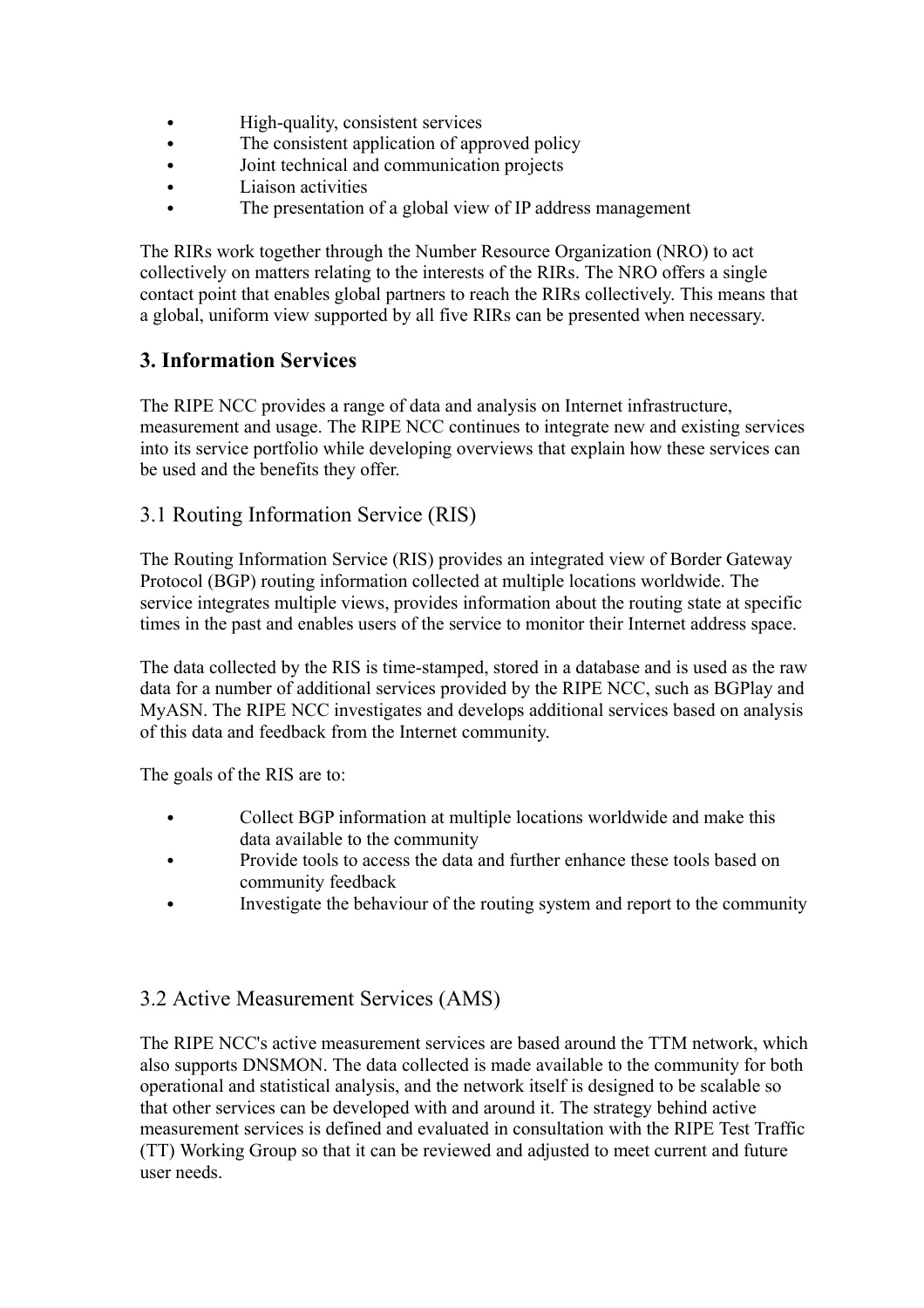### **3.2.1 Test Traffic Measurements (TTM)**

#### **Description of Activity:**

The Test Traffic Measurements (TTM) Service provides impartial measurements of the end-to-end performance characteristics of the inter-provider Internet. This is achieved by installing test-boxes at participating sites. These test-boxes send measurement traffic to each other. From this traffic, packet-losses, delays and other parameters are determined according to the metrics developed by the IETF IP Performance Working Group (IPPM WG). Additional services to test-box hosts include Ad-Hoc Testing, which allows users to generate arbitrary measurements from across the TTM network, and alarms, which can be configured to generate alerts based on the output of TTM network measurements.

### **Goal of Activity:**

- To collect independent measurements of performance-related quantities of the Internet, particularly between the networks operated by users of the TTM service
- To provide useful trend analysis and to refine the system based on user feedback

### **3.2.2 DNS Monitoring (DNSMON)**

#### **Description of Activity:**

The RIPE NCC DNS Monitoring Service (DNSMON) provides a comprehensive, objective and up-to-date overview of the quality of the service offered by certain DNS root, Top-Level Domain (TLD), and ENUM tier-1 name servers. DNSMON measures DNS performance between sites that take part in the TTM service and those where DNS servers are installed. The high number of probes and the method of presenting the results are unique. The information is updated every hour.

The measurements are presented at various levels of granularity, allowing users to switch between general representations and more detailed views specific to particular domains, servers, and probes for freely selectable time frames.

The RIPE NCC provides DNS Monitoring as a free service to the Internet community. For interested parties, TLD operators in particular, value added services such as monitoring of specific name servers and access to the DNSMON helpdesk are provided on a cost recovery basis.

#### **Goal of Activity:**

- To provide high-quality monitoring of important DNS servers
- To allow users to view historical data, enabling a quick analysis of both past and present DNS issues

#### **3.2.3 Additional Active Measurements**

#### **Description of Activity:**

In consultation with the RIPE Test Traffic Working Group, the RIPE NCC investigates